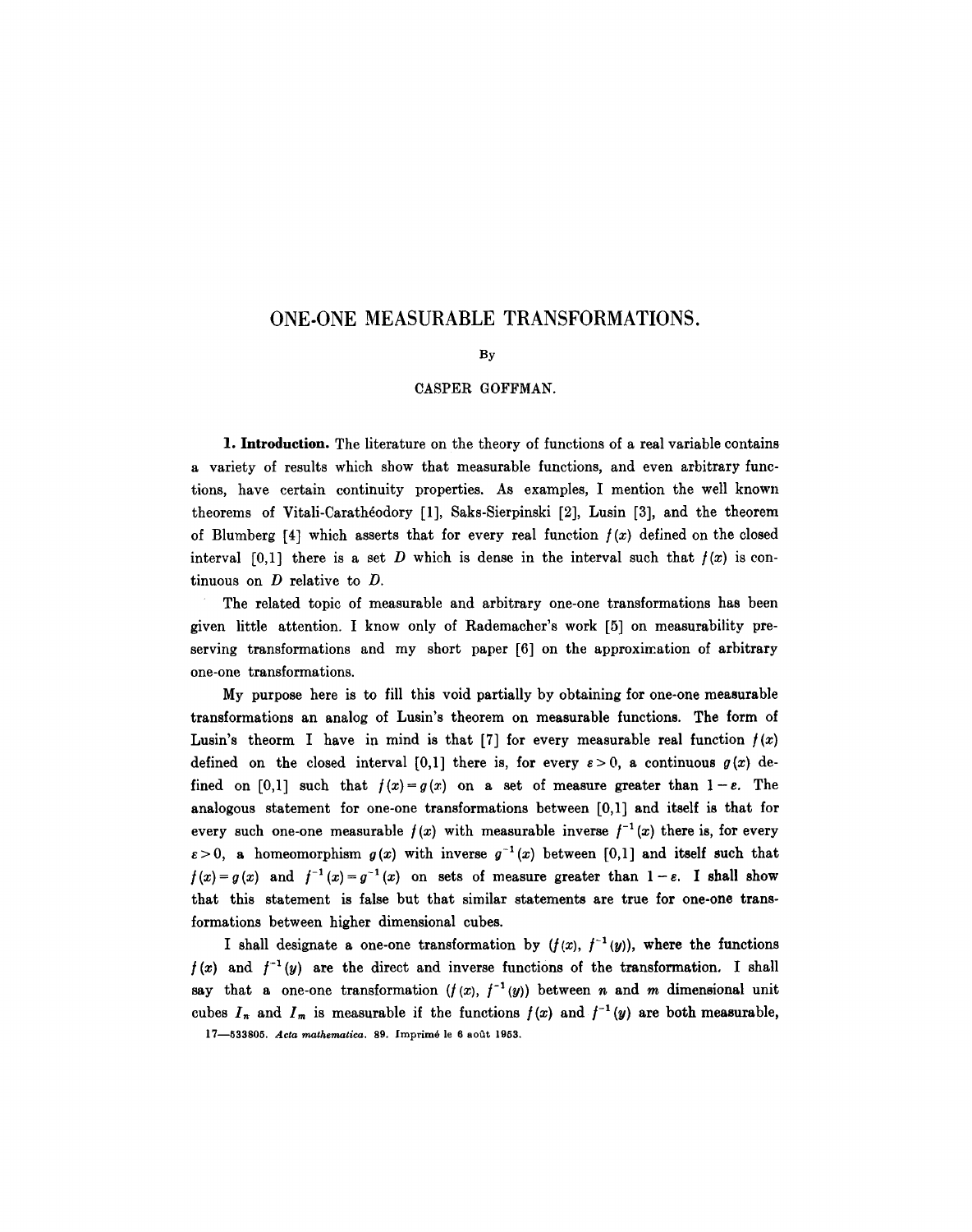and that  $(f(x), f^{-1}(y))$  is absolutely measurable<sup>1</sup> if, for all measurable sets  $S\subset I_n$ ,  $T \subset I_m$ , the sets  $f(S)$  and  $f^{-1}(T)$  are measurable, where  $f(S)$  is the set of all  $y \in I_m$ for which there is an  $x \in S$  such that  $y = f(x)$ , and  $f^{-1}(T)$  is defined similarly. It is well known [8] that a measurable transformation  $(f(x), f^{-1}(y))$  is absolutely measurable if and only if, for all sets  $S \subset I_n$  and  $T \subset I_m$ , of measure zero, the sets  $f(S)$  and  $f^{-1}(T)$ are also of measure zero.

I show that if  $n = m \geq 2$ , and  $(f(x), f^{-1}(y))$  is a one-one measurable transformation between unit *n* cubes  $I_n$  and  $I_m$  then for every  $\varepsilon > 0$ , there is a homeomorphism  $(g(x), g^{-1}(y))$  between  $I_n$  and  $I_m$  such that  $f(x)=g(x)$  and  $f^{-1}(y)=g^{-1}(y)$  on sets whose *n* dimensional measures both exceed  $1 - \varepsilon$ . This result does not hold if  $n = m = 1$ . I then show that if  $1 \le n < m$  and  $(f(x), f^{-1}(y))$  is a one-one measurable transformation between unit cubes  $I_n$  and  $I_m$ , whose dimensions are n and m, respectively, then for every  $\varepsilon > 0$ , there is a homeomorphism  $(g(x), g^{-1}(y))$  between  $I_n$  and a subset of  $I_m$  whose m dimensional measure exceeds  $1-\varepsilon$ , such that  $f(x)=g(x)$  and  $f^{-1}(y) = g^{-1}(y)$  on sets whose n and m dimensional measures exceed  $1 - \varepsilon$ , respectively.

For the case  $n = m$ , the proof depends on the possibility of extending a homeomorphism between certain zero dimensional closed subsets of the interiors of  $I_n$  and  $I_m$  to a homeomorphism between  $I_n$  and  $I_m$ . It has been known since the work of Antoine [9] that such extensions are always possible only if  $n=m=2$ . However, it is adequate for my needs that such extensions be possible for homeomorphisms between special kinds of zero dimensional closed sets which I call sectional. In § 2, I show that if  $n = m \geq 2$ , then every homeomorphism between sectionally zero dimensional closed subsets of the interiors of  $I_n$  and  $I_m$  may be extended to a homeomorphism between  $I_n$  and  $I_m$ . For the case  $1 \leq n < m$ , I show that every homeomorphism between sectionally zero dimensional subsets of the interiors of  $I_n$  and  $I_m$  may be extended to a homeomorphism between  $I_n$  and a subset of  $I_m$ . In § 3, I show that for every one-one measurable  $(f(x), f^{-1}(y))$  between  $I_n$  and  $I_m$ , where  $n \ge 1$  and  $m \ge 1$ , there are, for every  $\varepsilon > 0$ , closed sets  $E_n \subset I_n$  and  $E_m \subset I_m$ , whose n and m dimensional measures, respectively, exceed  $1 - \varepsilon$ , such that  $(f(x), f^{-1}(y))$  is a homeomorphism between  $E_n$  and  $E_m$ . I then show that the closed sets  $E_n$  and  $E_m$  may be taken to be sectionally zero dimensional. These facts, when combined with the results of  $\S 2$ , yield the main results of the paper which were mentioned above.  $\S$  4 is concerned whith related matters. I show that for every one-one measurable  $(f(x), f^{-1}(y))$  between unit intervals  $I = [0,1]$  and  $J = [0,1]$  there is a one-one  $(g(x), g^{-1}(y))$  between I and J

<sup>&</sup>lt;sup>1</sup> The transformations which I call absolutely measurable are customarily called measurable. The terms used here seem to conform more nearly to standard real variable terminology.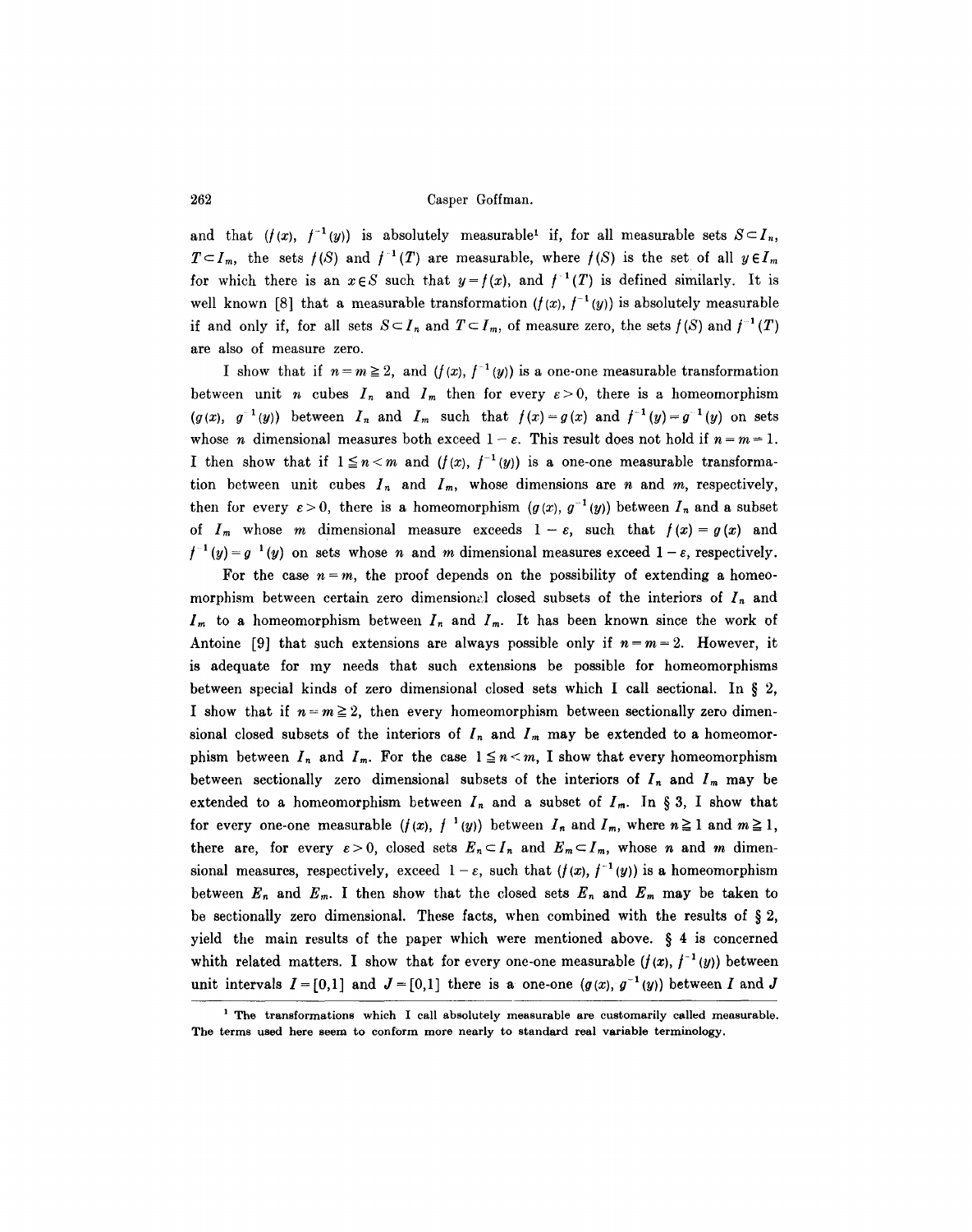such that  $g(x)$  and  $g^{-1}(y)$  are of at most Baire class 2, and  $g(x) = f(x), g^{-1}(y) = f^{-1}(y)$ almost everywhere. I have not been able to answer the analogous question for transformations between higher dimensional cubes. Finally, I show that for every one-one measurable transformation  $(f(x), f^{-1}(y))$  between  $I_n$  and  $I_m$  there are decompositions  $I_n = S_1 \cup S_2 \cup S_3$  and  $I_m = f(S_1) \cup f(S_2) \cup f(S_3)$  into disjoint measurable sets, some of which could be empty, such that  $S_1$  is of n dimensional measure zero,  $f(S_2)$  is of m dimensional measure zero, and  $(f(x), f^{-1}(y))$  is an absolutely measurable transformation between  $S_3$  and  $f(S_3)$ .

**2. Extension of homeomorphisms.** Let  $n \geq 2$  and let  $I_n$  be an *n* dimensional unit cube. I shall say that a set  $E \subseteq I_n$  is *sectionally zero dimensional* if for every hyperplane  $\pi$  which is parallel to a face of  $I_n$  and for every  $\varepsilon > 0$  there is a hyperplane  $\pi'$  parallel to  $\pi$  whose distance from  $\pi$  is less than  $\varepsilon$  and which contains no points of E. It is clear that every sectionally zero dimensional set is zero dimensional in the Menger-Urysohn sense [10] but that there are zero dimensional sets which are not sectionally zero dimensional. A set  $S \subset I_n$  will be called a *p-set* if it consists of a simply connected region, together with the boundary of the region, for which the boundary consists of a finite number of  $n-1$  dimensional parallelopipeds which are parallel to the faces of  $I_n$ .

Lemma 1. Every subset of a sectionally zero dimensional set is sectionally zero dimensional.

Proof. The proof is clear.

**Lemma 2.** If  $(f(x), f^{-1}(y))$  is a homeomorphism between sectionally zero dimensional closed sets S and T, and  $\varepsilon > 0$ , then S may be decomposed into disjoint sectionally zero dimensional closed sets  $S_1, S_2, \ldots, S_m$ , and T may be decomposed into disjoint sectionally zero dimensional closed sets  $T_1, T_2, \ldots, T_m$ , each of diameter less than  $\varepsilon$ , such that, for every  $j=1, 2, ..., m$ ,  $(f(x), f^{-1}(y))$  is a homeomorphism between  $S_j$  and  $T_j$ .

**Proof.** There is a  $\delta > 0$ , which may be taken to be less than  $\varepsilon$ , such that every subset of S of diameter less than  $\delta$  is taken by  $f(x)$  into a subset of T of diameter less than  $\varepsilon$ . Let  $S_1, S_2, \ldots, S_m$  be a decomposition of S into disjoint sectionally zero dimensional closed sets each of diameter less than  $\delta$ . Then the sets  $T_1 = f(S_1)$ ,  $T_2=f(S_2), \ldots, T_m=f(S_m)$  are sectionally zero dimensional closed subsets of T each of diameter less than  $\varepsilon$ .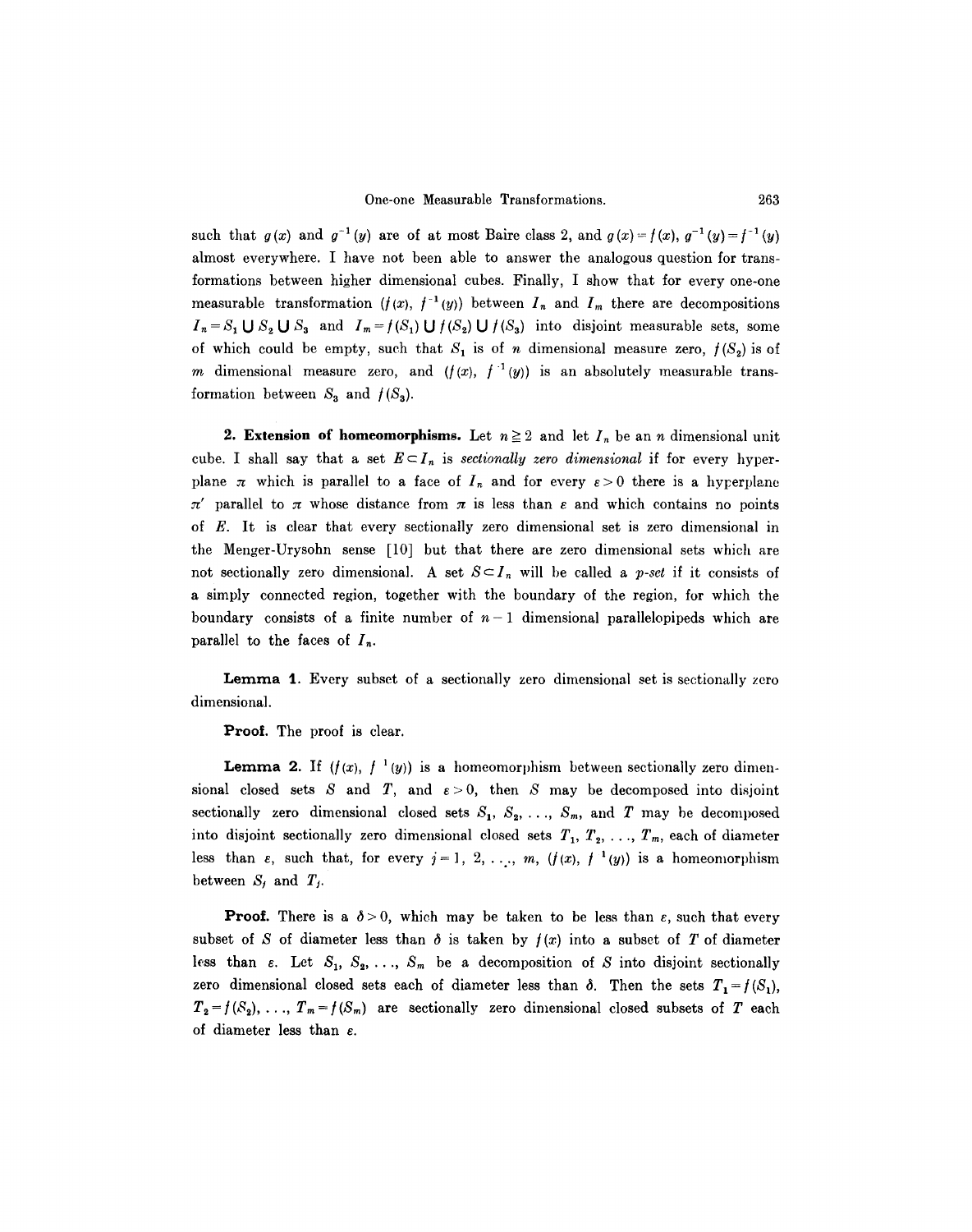**Lemma 3.** If  $F$  is a sectionally zero dimensional closed set which is contained in the interior of a p-set P then, for every  $\varepsilon > 0$ , there is a finite number of disjoint  $p$ -sets in the interior of  $P$ , each of which contains at least one point of  $F$  and is of diameter less than  $\varepsilon$ , such that F is contained in the union of their interiors.

**Proof.** Since  $F$  is sectionally zero dimensional, there is, for every pair of parallel faces of  $I_n$ , a finite sequence of parallel hyperplanes such that one of the two given faces of  $I_n$  is first in the sequence and the other is last, and such that the distance between successive hyperplanes of the sequence is less than  $\varepsilon/Vn$ . The collection of hyperplanes thus obtained for all pairs of parallel faces of  $I_n$  decomposes P into a finite number of p-sets, whose interiors are disjoint, such that F is contained in the union of their interiors. Since  $\boldsymbol{F}$  is closed, these  $p$ -sets may be shrunk to disjoint p-sets which are such that  $F$  is still in the union of their interiors. Select among the latter p-sets those whose intersection with  $F$  is not empty. It is clear that these p-sets have all the required properties.

**Lemma 4.** If  $k > 0$ , and  $F_1, F_2, \ldots, F_m$  is a finite number of disjoint sectionally zero dimensional closed sets in the interior of a  $p$ -set  $P$ , each of diameter less than  $k$ , then there are disjoint p-sets  $P_1, P_2, \ldots, P_m$  in the interior of P, each of diameter less than  $k\sqrt{n}$ , such that  $F_j$  is contained in the interior of  $P_j$ , for every  $j=1, 2, \ldots, m$ .

**Proof.** Every  $F_j$  is evidently contained in the interior of a p-set  $Q_j$  which is itself in the interior of P and also in a cube of side k. The set  $P_i$  will be a subset of  $Q_i$  and so its diameter will be less than  $k\sqrt{n}$ . Since  $F_1, F_2, \ldots, F_m$  are disjoint closed sets, there is a constant  $d>0$  such that the distance between any two of them exceeds d. By Lemma 3, each  $F_i$  has an associated finite number of disjoint p-sets, all of which are subsets of  $Q_i$  of diameter less than  $d/2$ , each of which contains at least one point of  $F_i$ , and are such that  $F_j$  is contained in the union of their interiors. Call these sets  $P_{i_1}, P_{i_2}, \ldots, P_{i_n}$ . If  $i \neq j$ , then every pair of sets  $P_{ir}$ ,  $P_{js}$  is disjoint, since the distance between  $F_i$  and  $F_j$  exceeds d. For every  $j = 1, 2, \ldots, m$ , the set  $P_{j1}$  can be connected to  $P_{j2}$ ,  $P_{j2}$  to  $P_{j3}$ , and so on until  $P_j$ ,  $m_{j-1}$  is connected to  $P_{j,m_j}$  by means of parallelopipeds with faces parallel to the faces of  $I_n$ , which remain in  $Q_i$  and do not intersect each other or any of the sets  $P_{ir}$ . The set  $P_j$  is the union of  $P_{j1}$ ,  $P_{j2}$ , ...,  $P_{jm_j}$  and the connecting parallelopipeds.  $P_j$  is a subset of  $Q_j$ . It is a p-set of diameter less than  $k\sqrt{n}$  whose interior contains  $F_j$ . Moreover, if  $i \neq j$ , then the intersection of  $P_i$  and  $P_j$  is empty.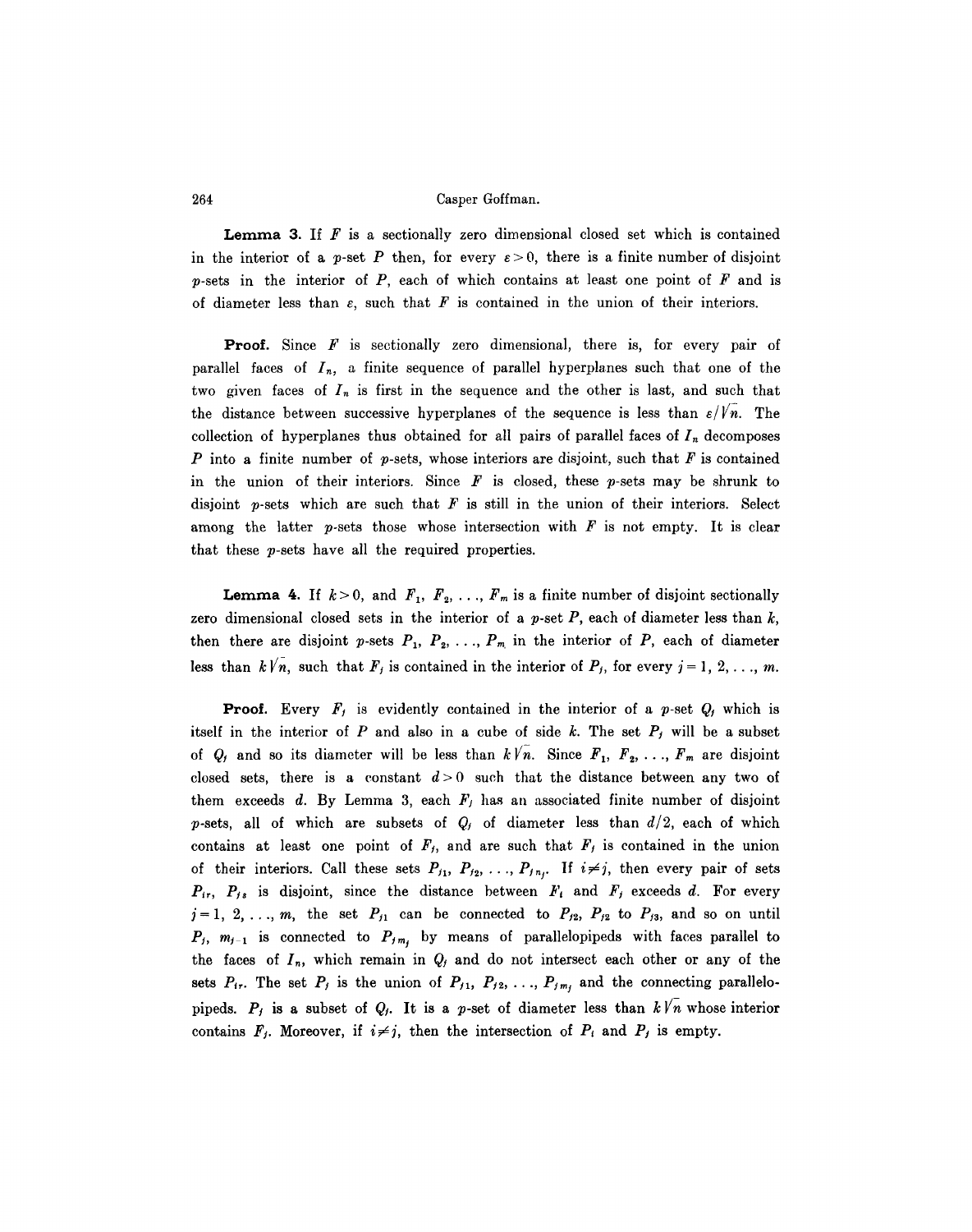**Lemma 5.** If P and Q are p-sets,  $P_1$ ,  $P_2$ , ...,  $P_m$  and  $Q_1$ ,  $Q_2$ , ...,  $Q_m$  are disjoint p-sets in the interiors of P and Q, respectively, having  $p_1, p_2, \ldots, p_m$  and  $q_1, q_2, \ldots, q_m$  as their own interiors, then every homeomorphism  $(f(x), f^{-1}(y))$  between the boundaries of P and Q may be extended to a homeomorphism between  $P-\bigcup_{i=1}^{\infty} p_i$ 1=1 and  $Q - \bigcup_{j=1}^d q_j$  which takes the boundary of  $P_j$  into the boundary of  $Q_j$  for every  $j=1, 2, \ldots, m.$ 

**Proof.** Let R be a p-set contained in the interior of P which has the sets  $P_1, P_2, \ldots, P_m$  in its interior and let S be a p-set contained in the interior of Q which has the sets  $Q_1, Q_2, \ldots, Q_m$  in its interior. There is a homeomorphism  $(\varphi(x), \varphi^{-1}(y))$  between  $R-\bigcup_{j=1}^{\infty} p_j$  and  $S-\bigcup_{j=1}^{\infty} q_j$  which takes the boundary of  $P_j$  into the boundary of  $Q_i$  for every j. I need only show that there is a homeomorphism between the closed region bounded by  $P$  and  $R$  and the closed region bounded by  $Q$  and  $S$ which agrees with  $(f(x), f^{-1}(y))$  on the outer boundaries and agrees with  $(\varphi(x), \varphi^{-1}(y))$ on the inner boundaries. By taking cross-cuts from the outer to the inner boundaries and extending the homeomorphisms along the cross-cuts, the problem is reduced to the following one: if two regions  $R_1$  and  $R_2$  are both homeomorphic to the closed n dimensional sphere  $\sigma_n$  and if  $(f(x), f^{-1}(y))$  is a homeomorphism between the boundaries of  $R_1$  and  $R_2$  then  $(f(x), f^{-1}(y))$  may be extended to a homeomorphism between  $R_1$ and  $R_2$ . In order to show this, I consider arbitrary homeomorphisms  $(g(x), g^{-1}(y))$ and  $(h(x), h^{-1}(y))$  between  $R_1$  and  $\sigma_n$  and between  $R_2$  and  $\sigma_n$ . I then consider the following special homeomorphism  $(k(x), k^{-1}(y))$  between  $\sigma_n$  and itself: For each  $\xi$  on the boundary of  $\sigma_n$ , let

$$
k(\xi) = h(f(g^{-1}(\xi))).
$$

For each  $\xi$  in the interior of  $\sigma_n$ , let  $k(\xi)$  be defined by first moving  $\xi$  along the radius on which it lies to the point  $\xi'$  on the boundary of  $\sigma_n$  which lies on the same radius, then by moving  $\xi'$  to the point  $k(\xi')$ , and finally by moving  $k(\xi')$  along the radius of  $\sigma_n$  on which it fies to the point on the same radius whose distance from the center of  $\sigma_n$  is the same as the distance of  $\xi$  from the center of  $\sigma_n$ . The transformation  $k(\xi)$  which is defined in this way is easily seen to be a homeomorphism between  $\sigma_n$  and itself. The transformation

$$
\varphi\left( x\right) =h^{-1}\left( k\left( g\left( x\right) \right) \right) ,
$$

together with its inverse, constitutes a homeomorphism between  $R_1$  and  $R_2$ . This homeomorphism is an extension of  $(f(x), f^{-1}(y))$ , for if x is on the boundary of  $R_1$ , then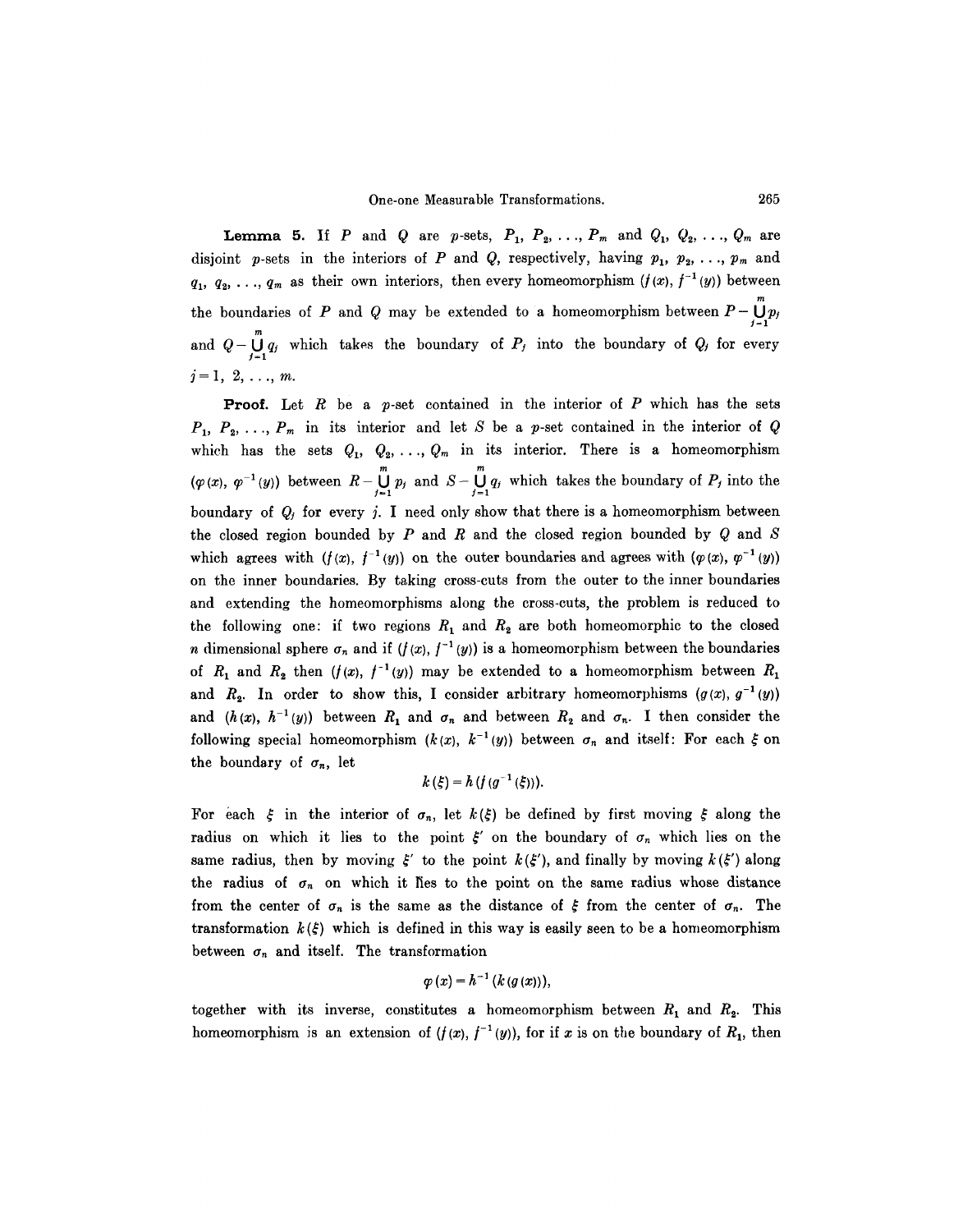$$
\varphi(x) = h^{-1} (k (g(x))) = h^{-1} (h (f (g^{-1} (g (x))))
$$
  
=  $h^{-1} (h (f (x))) = f (x).$ 

I am now ready to prove a theorem on the extension of homeomorphisms.

**Theorem 1.** If P and Q are n-dimensional p-sets for  $n \ge 2$ , and S and T are sectionally zero dimensional closed subsets of the interiors of  $P$  and  $Q$ , respectively, every homeomorphism  $(f(x), f^{-1}(y))$  between S and T may be extended to a homeomorphism between  $P$  and  $Q$ .

**Proof.** By Lemma 2,  $S$  and  $T$  have decompositions into disjoint closed sets  $S_1, S_2, \ldots, S_{m_1}$  and  $T_1, T_2, \ldots, T_{m_1}$ , all of diameter less than 1, such that  $T_{j_1} = f(S_{j_1}),$ for every  $j_1 = 1, 2, \ldots, m_1$ . By Lemma 1, these sets are all sectionally zero dimensional, and so, by Lemma 4, there are disjoint p-sets  $P_1, P_2, \ldots, P_{m_1}$  in the interior of P and disjoint p-sets  $Q_1, Q_2, \ldots, Q_{m_1}$  in the interior of Q, all of diameter less than  $\sqrt{n}$ , such that, for every  $j_1 = 1, 2, \ldots, m_1, S_{j_1}$  is in the interior of  $P_{j_1}$  and  $T_{j_1}$ is in the interior of  $Q_{j_1}$ . For every  $j_1 = 1, 2, \ldots, m_1$ , the sets  $S_{j_1}$  and  $T_{j_1}$  have decompositions into disjoint sectionally zero dimensional closed sets  $S_{j_1}, S_{j_2}, \ldots, S_{j_1m_j}$ and  $T_{j_1}, T_{j_2}, ..., T_{j_i m_j}$ , all of diameter less than  $1/2$ , such that  $T_{j_1 j_2} = f(S_{j_1 j_2})$ , for for every  $j_2 = 1, 2, ..., m_{j_1}$ ; and there are disjoint p-sets  $P_{j_1}, P_{j_1}, \ldots, P_{j_i, m_{j_i}}$  in the interior of  $P_{j_1}$  and disjoint p-sets  $Q_{j_1}, Q_{j_1}, \ldots, Q_{j_n,m_{j_n}}$  in the interior of  $Q_{j_1}$ , all of diameter less than  $\sqrt{n/2}$ , such that for every  $j_2 = 1, 2, \ldots, m_j, S_{j,j}$  is in the interior of  $P_{j_1j_2}$  and  $T_{j_1j_2}$  is in the interior of  $Q_{j_1j_2}$ . By repeated application of the lemmas in this way, the following system of sets is obtained: First, there is a positive integer  $m_1$ ; for every  $j_1 \leq m_1$ , there is a positive integer  $m_{j_1}$ ; for every  $j_1 \n\t\leq m_1, j_2 \leq m_j$ , there is a positive integer  $m_{j_1j_2}$ ; and, for every positive integer k, having defined the positive integers  $m_{j_1j_2...j_{k-1}}$ , there is for every  $j_1 \leq m_1$ ,  $j_2 \leq m_{j_1}, \ldots, j_k \leq m_{j_1j_2...j_{k-1}},$  a positive integer  $m_{j_1j_2...j_k}$ . Now, for every positive integer k, for every  $j_1 \leq m_1$ ,  $j_2 \leq m_{j_1}, \ldots, j_k \leq m_{j_1j_2} \ldots j_{k-1}$ , there are sets  $S_{j_1j_2} \ldots j_k$ ,  $T_{j_1j_2...j_k}$ ,  $P_{j_1j_3...j_k}$ , and  $Q_{j_1j_2...j_k}$ . The sets  $S_{j_1j_2...j_k}$  and  $T_{j_1j_2...j_k}$  are sectionally zero dimensional subsets of  $S_{i_1,i_2...i_{k-1}}$  and  $T_{i_1,i_2...i_{k-1}}$ , respectively, all with diameters less than  $1/2^k$ , such that  $T_{j_1j_2...j_k}=f(S_{j_1j_2...j_k})$ . The set  $P_{j_1j_2...j_k}$  is a p-set of diameter less than  $\sqrt{n}/2^k$  which contains  $S_{i_1,i_2,\ldots,i_k}$  in its interior and is in the interior of  $P_{j_1j_2...j_{k-1}}$  and  $Q_{j_1j_2...j_k}$  is a p-set of diameter less than  $n/2^k$  which contains  $T_{j_1j_2...j_k}$  in its interior and is in the interior of  $Q_{j_1j_2...j_{k-1}}$ . Moreover, for every  $j_1 \leq m_1, j_2 \leq m_{j_1}, \ldots, j_{k-1} \leq m_{j_1j_2...j_{k-2}}$ , the sets  $P_{j_1j_2...j_k}$ , as well as the sets  $Q_{j_1j_2...j_k}$ , are disjoint for  $j_k = 1, 2, ..., m_{j_1 j_2 ... j_{k-1}}$ .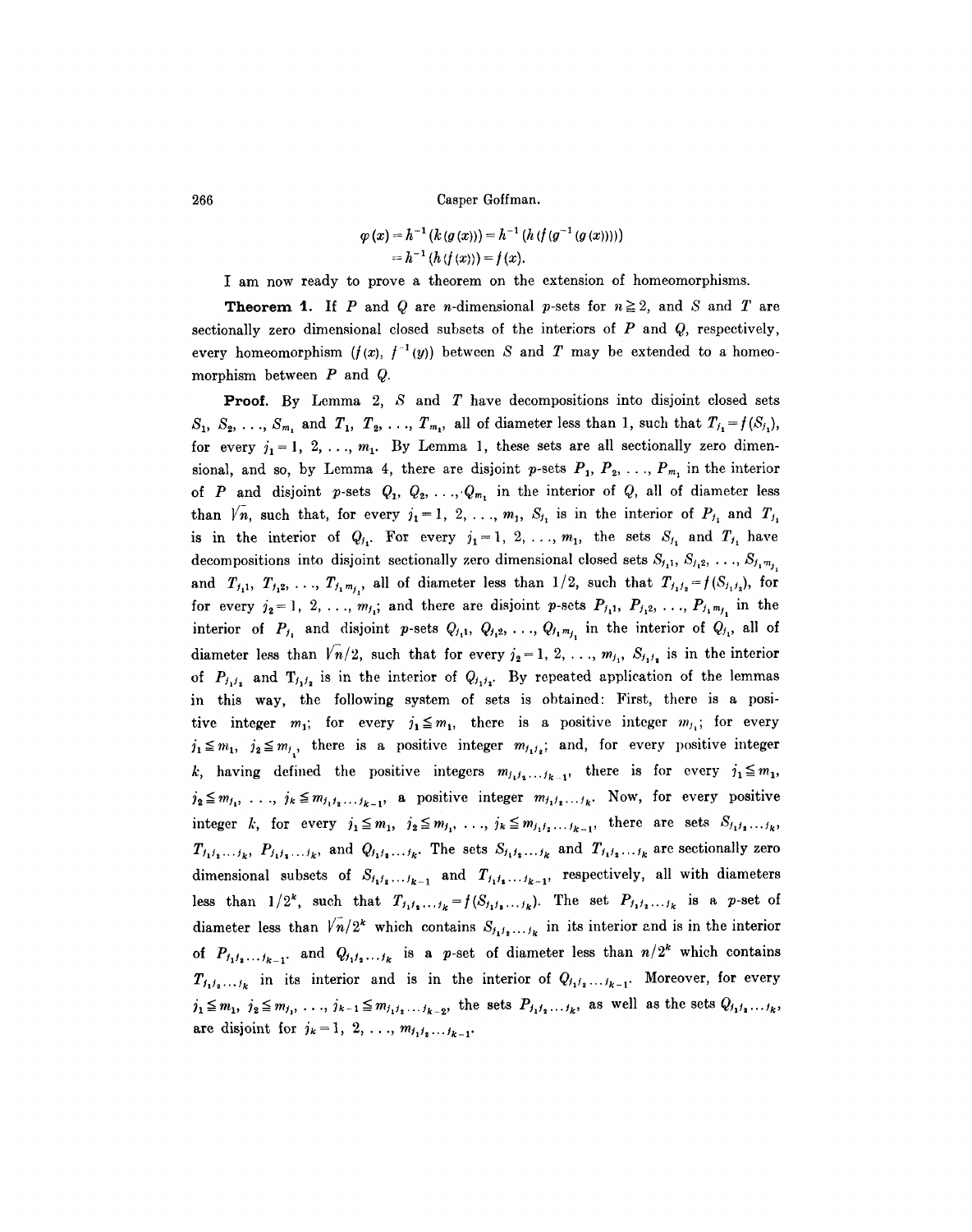The desired extension of the homeomorphism  $(f(x), f^{-1}(y))$  between S and T to a homeomorphism between  $P$  and  $Q$  is now obtained by repeated application of Lemma 5 to the p-sets  $P_{j_1j_2...j_k}$  and  $Q_{j_1j_2...j_k}$ . Designate the interiors of  $P_{j_1j_2...j_k}$ and  $Q_{j_1j_2...j_k}$  by  $p_{j_1j_2...j_k}$  and  $q_{j_1j_2...j_k}$ , respectively. A homeomorphism  $(\varphi(x), \varphi^{-1}(y))$ is first effected between  $P - \bigcup_{j_1=1}^{m_1} p_{j_1}$  and  $Q - \bigcup_{j_1=1}^{m_1} q_{j_1}$  which takes the boundary of  $P_{j_1}$  into the boundary of  $Q_{j_1}$ , for every  $j_1=1, 2, \ldots, m_1$ . For every  $j_1=1, 2, \ldots, m_1$ , this homeomorphism between the boundaries of  $P_{j_1}$  and  $Q_{j_1}$  may be extended to a homeomorphism  $(\varphi(x), \varphi^{-1}(y))$  between  $P_{j_1} - \bigcup^{m_{j_1}} p_{j_1j_2}$  and  $Q_{j_1} = \bigcup^{m_{j_1}} q_{j_1j_2}$  which takes the boundary of  $P_{j_1j_2}$  into the boundary of  $Q_{j_1j_2}$ , for every  $j_2 = 1, 2, \ldots, m_{j_1}$ . For every positive integer k, having defined the homeomorphism  $(\varphi(x), \varphi^{-1}(y))$  between  $P-U p_{i_1i_2...i_{k-1}}$  and  $Q-U q_{i_1i_2...i_{k-1}}$ , where the union is taken over all  $i_1 \leq m_1$ ,  $j_2 \leq m_{j_1}, \ldots, j_{k-1} \leq m_{j_1j_2,\ldots,j_{k-2}}$ , the homeomorphism  $(\varphi(x), \varphi^{-1}(y))$  between the boundary of  $P_{j_1j_2...j_{k-1}}$  and the boundary of  $Q_{j_1j_2...j_{k-1}}$  may, for every  $j_1 \leq m_1, j_2 \leq m_{j_1}, \ldots$  $j_{k-1} \leq m_{j_1j_2...j_{k-2}}$ , be extended to a homeomorphism between

$$
P_{j_1j_2...j_{k-1}} - \bigcup_{j_k=1}^{m_{j_1j_2...j_{k-1}}} p_{j_1j_2...j_k}
$$

and

$$
Q_{i_1i_1...i_{k-1}} - \bigcup_{j_{k-1}}^{m_{j_1j_1...j_{k-1}}} q_{i_1i_1...i_k}.
$$

Since  $S = \bigcap_{k=1}^{n} (\bigcup P_{i_1, i_2, \ldots, i_k})$  and  $T = \bigcap_{k=1}^{n} (\bigcup Q_{i_1, i_2, \ldots, i_k})$ , where the union is taken over all  $j_1 \leq m_1$ ,  $j_2 \leq m_{j_1}, \ldots, j_k \leq m_{j_1j_2,\ldots,j_{k-1}}$ ,  $(\varphi(x), \varphi^{-1}(y))$  is a one-one transformation between  $P-S$  and  $Q-T$ . By letting  $\varphi(x) = f(x)$  for every  $x \in S$ ,  $(\varphi(x), \varphi^{-1}(y))$  becomes a one-one transformation between  $P$  and  $Q$  which is an extension of the homeomorphism  $(f(x), f^{-1}(y))$  between S and T. For every  $x \in S$  and  $\varepsilon > 0$ , there are  $p_{j_1j_2...j_k}$ , and  $q_{j_1j_2...j_k}$  of diameters less than  $\varepsilon$ , such that  $x \in p_{j_1j_2...j_k}$ ,  $\varphi(x) \in q_{j_1j_2...j_k}$ , and  $q_{i_1i_2...i_k} = \varphi(p_{i_1i_2...i_k}),$  Accordingly,  $\varphi(x)$  is continuous at x. For every  $x \in P-S$ , there is a k such that  $x \notin \bigcup P_{f_1, f_2, \ldots, f_k}$ , where the union is taken over all  $j_1 \leq m_1$ ,  $j_2 \leq m_{j_1}, \ldots, j_k \leq m_{j_1j_2...j_{k-1}},$  so that it follows from the above construction that  $\varphi(x)$ is continuous at x. Hence,  $\varphi(x)$  is continuous on P. Similarly,  $\varphi^{-1}(y)$  is continuous on Q. This shows that  $(\varphi(x), \varphi^{-1}(y))$  is a homeomorphism between P and Q which is an extension of the homeomorphism  $(f(x), f^{-1}(y))$  between S and T.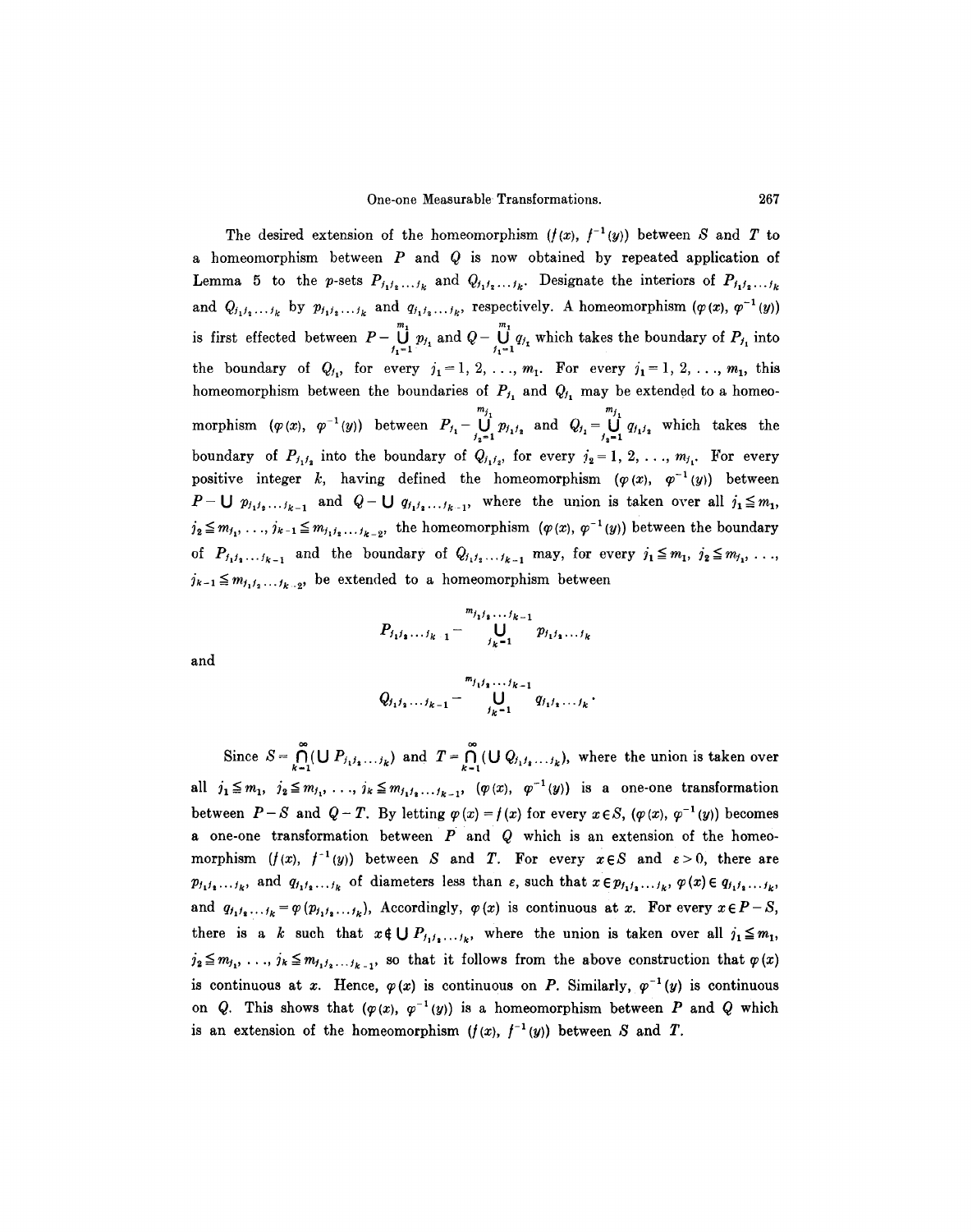A result similar to that of Theorem 1 holds even if  $n \neq m$ . Of course, a given homeomorphism between sectionally zero dimensional closed subsets of an  $n$  dimensional p-set P and an m dimensional p-set Q,  $n < m$ , cannot now be extended to a homeomorphism between  $P$  and  $Q$ . However, it can be extended to a homeomorphism between  $P$  and a proper subset of  $Q$ . Constructions similar to the one which will be given here have been used by Nöbeling [11] and Besicovitch [12], in their work on surface area.

**Theorem 2.** If  $1 \le n < m$ , P is an n dimensional p-set and Q is an m dimen sional p-set, and S and T are sectionally zero dimensional closed subsets of the interiors of P and Q, respectively, then every homeomorphism  $(f(x), f^{-1}(y))$  between  $S$  and  $T$  may be extended to a homeomorphism between  $P$  and a subset of  $Q$ .

Proof. I shall dwell only upon those points at which the proof differs from that of Theorem 1. Lemmas 1, 2, and 4 remain valid for  $1 \leq n < m$ . The families  $S_{j_1j_2...j_k}$  and  $T_{j_1j_2...j_k}$  of sectionally zero dimensional closed sets,  $P_{j_1j_2...j_k}$  of n dimensional p-sets, and  $Q_{j_1j_2...j_k}$  of m dimensional p-sets, for  $k = 1, 2, ..., j_1 \leq m_1$ ,  $j_2 \leq m_{j_1}, \ldots, j_k \leq m_{j_1j_2,\ldots,j_{k-1}}, \ldots$ , may, accordingly, be constructed just as for the case  $n = m \geq 2$ . Let R be an n dimensional closed parallelopiped contained in the boundary of Q. Let  $R_1, R_2, \ldots, R_{m_1}$  be disjoint n dimensional closed parallelopipeds contained in the interior of R, and for every  $j_1 \leq m_1$ , let  $U_{j_1}$  be an n dimensional closed parallelopiped contained in the boundary of  $Q_{j_1}$ . Now, for every  $j_1 \leq m_1$ , the boundary of  $R_{j_1}$  may be connected to the boundary of  $U_{j_1}$  by means of a pipe lying in the interior of Q, whose surface  $Z_{i_1}$  is an n dimensional closed polyhedron such that if  $j_1 \neq j'_1$  then  $Z_{j_1}$ ,  $Z_{j'_1}$  are disjoint. There is a homeomorphism  $(\varphi(x), \varphi^{-1}(y))$  between  $P-\bigcup_{j_1=1}^{m_1} p_{j_1}$  and  $(R-\bigcup_{j_1=1}^{m_1} r_{j_1}) \cup (\bigcup_{j_1=1}^{m_1} Z_{j_1})$  which takes the boundary of  $P_{j_1}$  into the boundary of  $U_{j_1}$ , for every  $j_1 \leq m_1$ . For every  $j_1 \leq m_1$ , let  $R_{j_1}, R_{j_1}, \ldots, R_{j_i}$  be disjoint n dimensional closed parallelopipeds in the interior of  $U_{j_1}$  and, for every  $j_2 \leq m_{j_1}$ , let  $U_{i,j}$  be an *n* dimensional closed parallelopiped contained in the boundary of  $Q_{i,j}$ . For every  $j_2 \leq m_{j_1}$ , the boundary of  $R_{j_1j_2}$  may be connected to the boundary of  $U_{j_1j_2}$ by means of a pipe, lying in the interior of  $Q_i$ , whose surface  $Z_{i_1i_2}$  is an n dimensional polyhedron such that if  $j_2 \neq j'_2$  then  $Z_{j_1j_2}$ ,  $Z_{j_1j'_2}$  are disjoint. The homeomorphism  $(\varphi(x), \varphi^{-1}(y))$  between the boundaries of  $P_{f_1}$  and  $U_{f_1}$  may be extended to a homeo $m_j$ ,  $m_j$ ,  $m_j$ ,  $m_j$ , morphism  $(\varphi(x), \varphi^{-1}(y))$  between  $P_{i_1} - \bigcup p_{i_1 i_2}$  and  $(U_{i_1} - \bigcup r_{i_1 i_3}) \bigcup (\bigcup z_{i_1 i_3})$  which takes the boundary of  $P_{j_1j_2}$  into the boundary of  $U_{j_1j_2}$ , for every  $j_2 \leq m_{j_1}$ . By repeating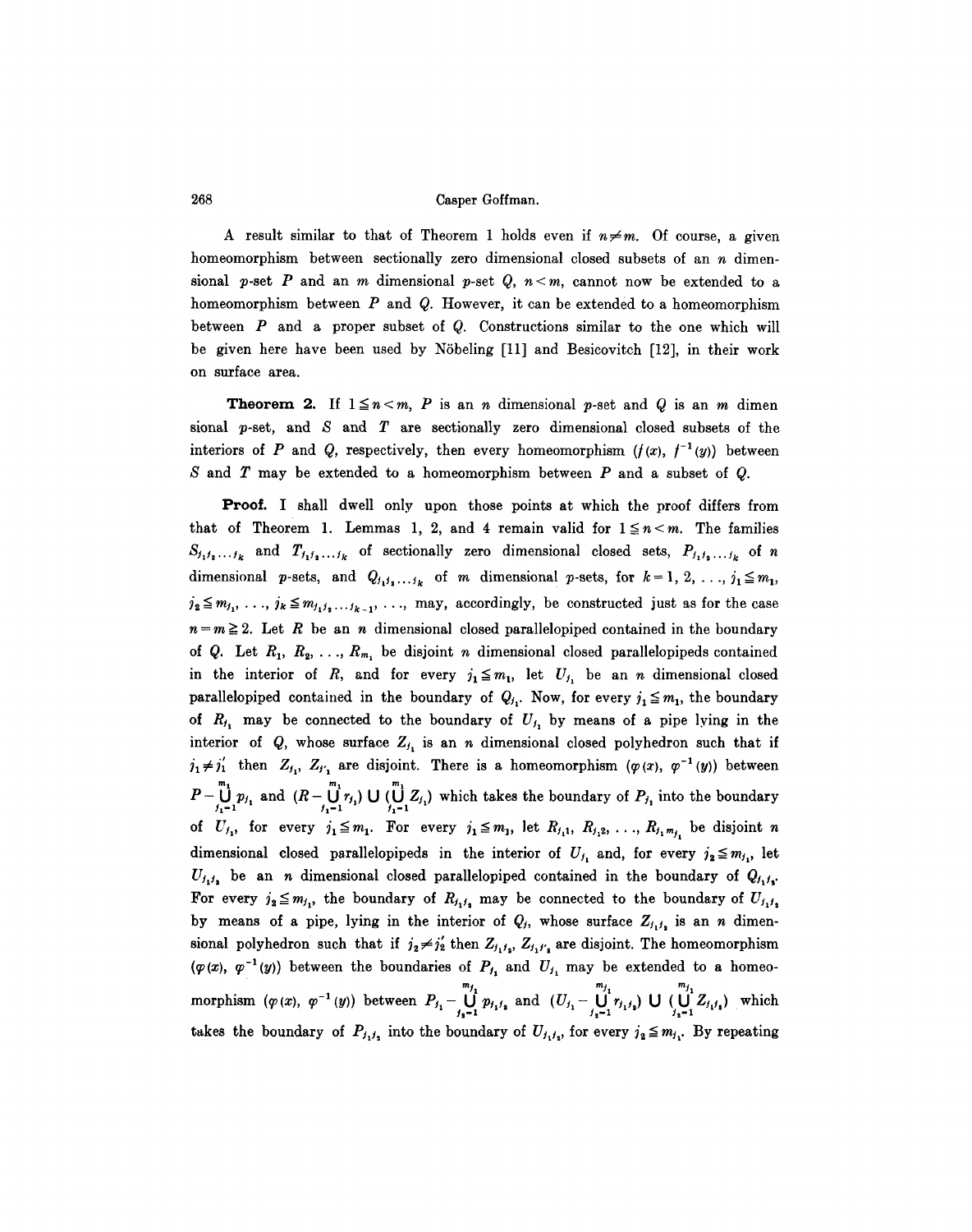the extension of the homeomorphism for all  $k = 1, 2, \ldots$ , as in the proof of Theorem 1, a homeomorphism is obtained between  $P-S$  and a subset of  $Q-T$ . That this homeomorphism may be extended to one between  $P$  and a subset of  $Q$  which contains T and is such that  $\varphi(x) = f(x)$ , for every  $x \in S$ , follows by a slight modification of the argument used in the proof of Theorem 1.

For the case  $n=m=1$ , one can easily find one-one transformations between finite sets in  $I_n$  and  $I_m$  which cannot be extended to homeomorphisms between  $I_n$ and  $I_m$ . But every one-one transformation between finite sets is a homeomorphism, and every finite set is a sectionally zero dimensional closed set, so that Theorem 1 does not hold for this case.

**3. Application to one-one measurable transformations.** As stated in the introduction, a one-one measurable transformation,  $(f(x), f^{-1}(y))$ , between an *n* dimensional open cube  $I_n$  and an m dimensional open cube  $I_m$  is one for which  $f(x)$  and  $f^{-1}(y)$ are both measurable functions. That is to say, for all Borel sets  $T \subset I_m$  and  $S \subset I_n$ , the sets  $f^{-1}(T) \subset I_n$  and  $f(S) \subset I_m$  are measurable.

A remark concerning this definition seems to be appropriate. That the measurability of  $f^{-1}(y)$  does not follow from that of  $f(x)$  is shown by the following example: Let I and J be open unit intervals  $(0,1)$ . Let  $S\subset I$  be a Borel set of measure zero, but of the same cardinal number c as the continuum, and  $T\subset J$  a Borel set of positive measure such that  $J-T$  is also of positive measure. Then T contains disjoint non-measurable sets  $T_1$  and  $T_2$ , both of cardinal number *c*, such that  $T=T_1 \cup T_2$ ; and S contains disjoint Borel sets  $S_1$  and  $S_2$ , both of cardinal number c, such that  $S=S_1\bigcup S_2$ . Define  $(f(x), f^{-1}(y))$  by means of a one-one correspondence between  $I-S$  and  $J-T$  which takes every Borel set in  $I-S$  into a measurable set in  $J-T$  and every Borel set in  $J-T$  into a measurable set in  $I-S$ , and by means of arbitrary one-one correspondences between  $S_1$  and  $T_1$  and between  $S_2$  and  $T_2$ . The function  $f(x)$  is measurable. For, let B be any Borel set in J. Then  $B = B_1 \cup B_2$ , where  $B_1 = B \cap (J - T)$  and  $B_2 = B \cap T$  are also Borel set. But  $f^{-1}(B_1)$ is measurable and  $f^{-1}(B_2)$  is of measure zero, so that  $f^{-1}(B)$  is measurable. The function  $f^{-1}(y)$  is non-measurable, since  $S_1$  is a Borel set and  $T_1=f(S_1)$  is nonmeasurable.

On the other hand, if  $(f(x), f^{-1}(y))$  is a one-one transformation such that  $f(x)$ is measurable and takes all sets of measure zero into sets of measure zero, then  $f^{-1}(y)$  is also measurable, and  $(f(x), f^{-1}(y))$  is a one-one measurable transformation. For, by the Vitali-Caratheodory theorem, there is a function  $g(x)$ , of Baire class 2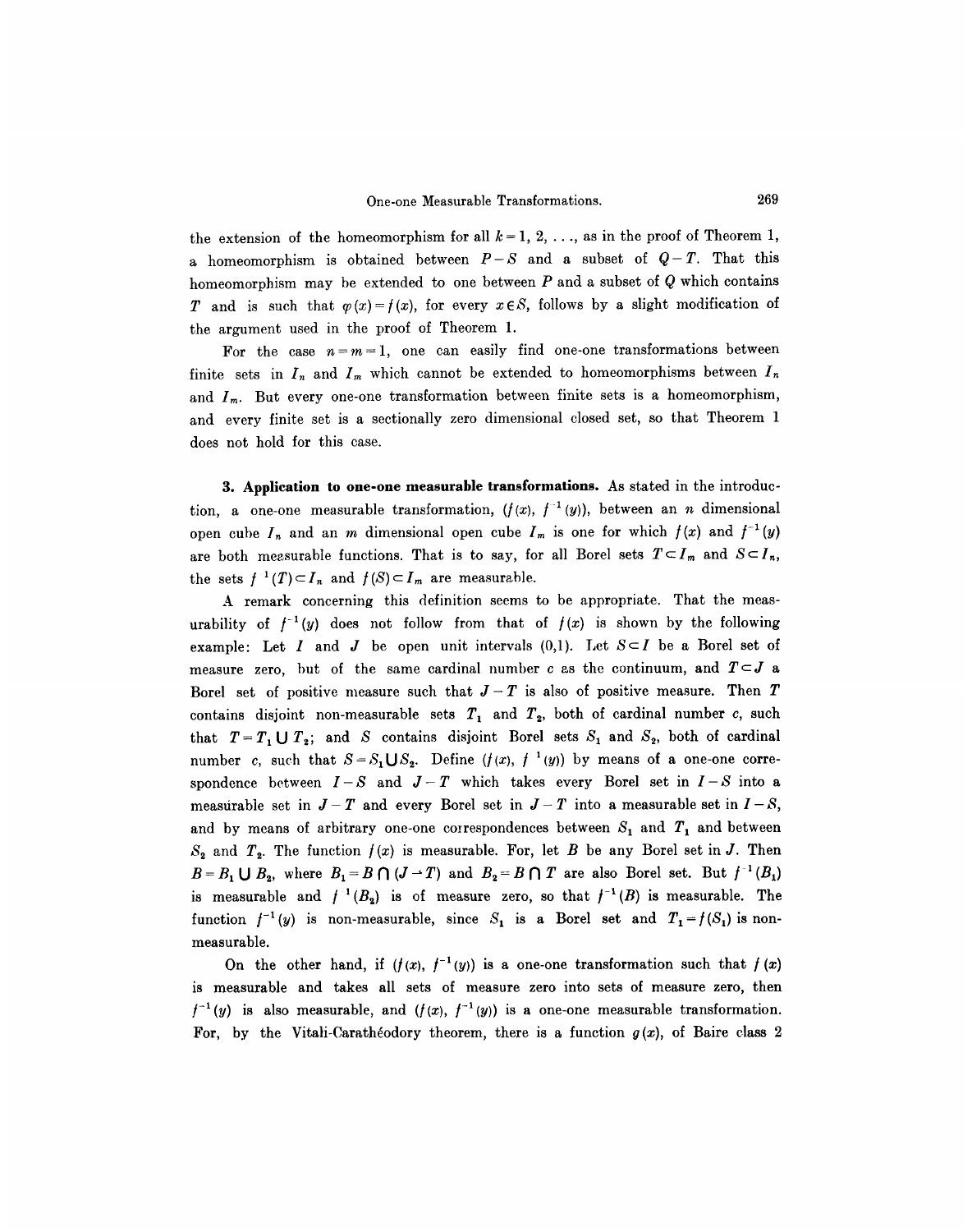at most, such that  $f(x) = g(x)$ , except on a Borel set  $Z \subset I$  of measure zero. Now  $g(x)$ as a Baire function on an interval  $I$ , takes all Borel sets [13] in  $I$  into Borel sets in J. Let  $B \subset I$  be a Borel set. Then B is the union of Borel sets  $B_1 \subset I - Z$  and  $B_2 \subset Z$ . Since  $f(B_1) = g(B_1)$  is a Borel set and  $f(B_2)$  is of measure zero,  $f(B)$  is measurable, so that  $f^{-1}(y)$  is a measurable function.

The usual form of Lusin's Theorem [14] is that for every measurable real valued function  $f(x)$  defined, say, on an open *n* dimensional unit cube  $I_n$ , and for every  $\varepsilon > 0$ , there is a closed set  $S \subset I_n$ , whose *n* dimensional measure exceeds  $1 - \varepsilon$ , such that  $f(x)$  is continuous on S relative to S. Since every measurable function on  $I_n$ with values in an m dimensional cube  $I_m$  is given by m measurable real valued functions, and the continuous functions on a set  $S \subset I_n$  relative to S, with values in  $I_m$ , are those for which the corresponding set of m real functions are all continuous on  $S$  relative to  $S$ , the theorem is readily seen to hold just as well for functions on  $I_n$  with values in  $I_m$ . Moreover, the following result is valid for one-one measurable transformations.

**Theorem 3.** If  $(f(x), f^{-1}(y))$  is a one-one measurable transformation between open *n* dimensional and *m* dimensional unit cubes  $I_n$  and  $I_m$ , where *n* and *m* are any positive integers then, for every  $\varepsilon > 0$ , there is a closed set  $S \subset I_n$  of n dimensional measure greater than  $1-\varepsilon$  and a closed set  $T\subset I_m$  of m dimensional measure greater than  $1-\varepsilon$  such that  $(f(x), f^{-1}(y))$  is a homeomorphism between S and T.

**Proof.** It is known [15] that if  $(\varphi(x), \varphi^{-1}(y))$  is a one-one transformation between a closed set  $S\subset S$  and a set  $T\subset J$ , where S and J are subsets of compact sets, and if  $\varphi(x)$  is continuous, then T is a closed set and  $\varphi^{-1}(y)$  is continuous, so that  $(\varphi(x), \varphi^{-1}(y))$  is a homeomorphism. This assertion holds for the case  $\mathcal{S} = I_n$ ,  $\mathcal{J} = I_m$ , since their closures are compact sets. Since  $f(x)$  is measurable, there is a closed set  $S \subset I_n$ , of *n* dimensional measure greater than  $1-\varepsilon$ , such that  $f(x)$  is continuous on S relative to S. The set  $f(S)$  is a closed subset of  $I_m$ , and  $f^{-1}(y)$  is continuous on  $f(S)$ relative to  $f(S)$ . The complement,  $\mathbf{G}f(S)$ , is measurable, and the function  $f^{-1}(y)$ defined on it is measurable. Accordingly, again by Lusin's Theorem, there is a closed subset T of  $\mathbf{G} f(S)$ , whose measure exceeds  $m(\mathbf{G} f(S)) - \varepsilon$ , such that  $f^{-1}(y)$  is continuous on T relative to T. The set  $f^{-1}(T)$  is closed and  $f(x)$  is continuous on  $f^{-1}(T)$  relative to  $f^{-1}(T)$ . Now, the set  $S \bigcup f^{-1}(T)$  is closed and of n dimensional measure greater than  $1-\varepsilon$ , the set  $T\bigcup f(S)$  is closed and of m dimensional measure greater than  $1-\varepsilon$ . The transformation  $(f(x), f^{-1}(y))$  is a homeomorphism between  $S\bigcup f^{-1}(T)$  and *TU/(S).* For, the fact that  $f(x)$  is continuous on  $S \cup f^{-1}(T)$  relative to  $S \cup f^{-1}(T)$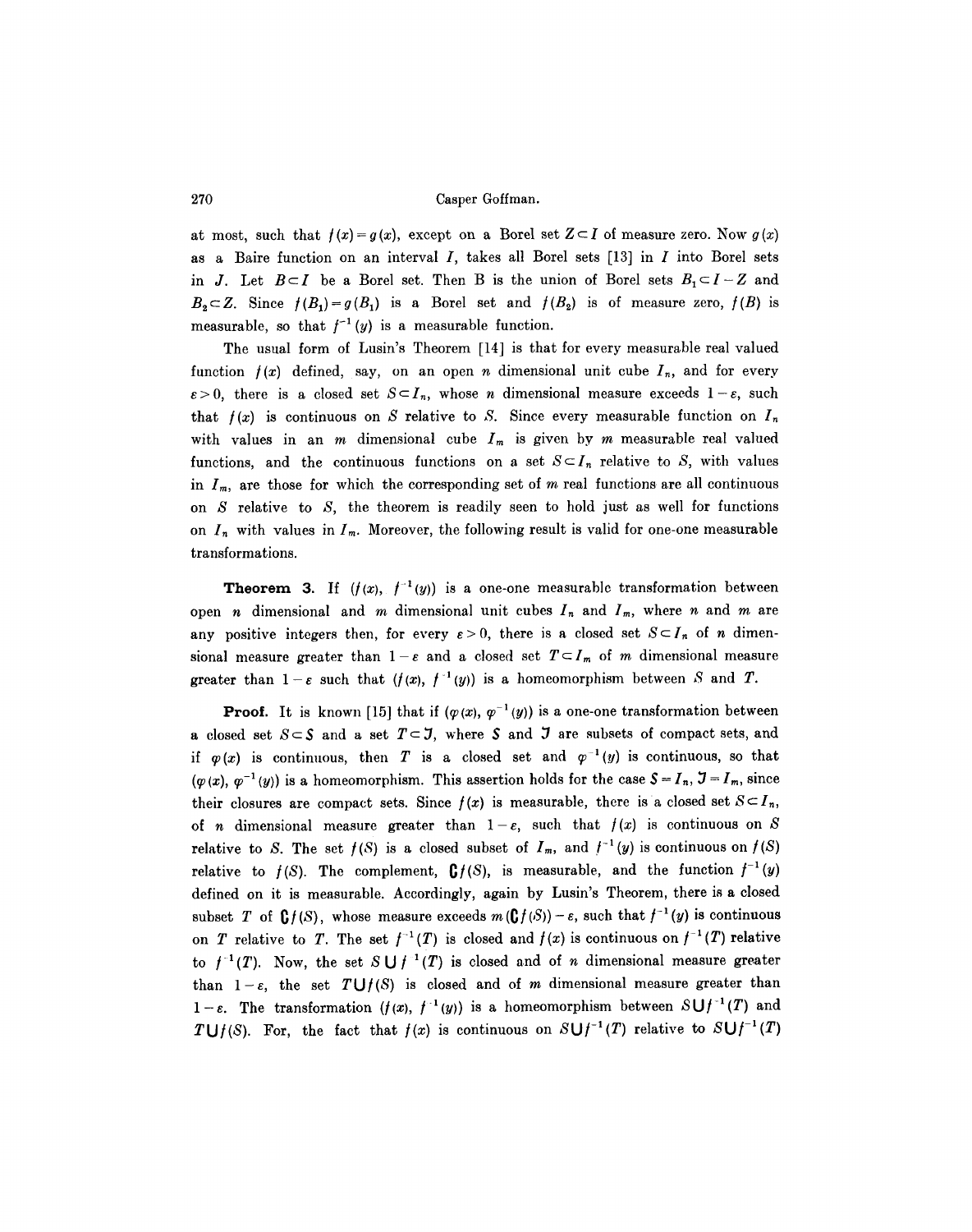follows from the facts that it is continuous on S relative to S and on  $f^{-1}(T)$  relative to  $f^{-1}(T)$  and that S and  $f^{-1}(T)$ , as disjoint closed sets, have positive distance from each other. The function  $f^{-1}(y)$  is continuous on T  $\bigcup f(S)$  relative to T  $\bigcup f(S)$  for similar reasons.

**Theorem 4.** The sets  $S$  and  $T$  of Theorem 3 may be taken to be sectionally zero dimensional closed sets.

**Proof.** Let  $U \subset I_n$  and  $V \subset I_m$  be closed sets, U of n dimensional measure greater than  $1-\varepsilon/2$  and V of m dimensional measure greater than  $1-\varepsilon/2$ , such that  $(f(x), f^{-1}(y))$  is a homeomorphism between U and V. For convenience, I shall designate the intersection of a hyperplane  $\pi$  with the open cube  $I_n$  by  $\pi$  and shall refer to this intersection as the hyperplane. Among all hyperplanes  $\pi$  which are parallel to faces of  $I_n$ , there is only a finite or denumerable number for which the set  $f(\pi)$  is of positive m dimensional measure. For, if the set of hyperplanes with this property were non-denumerable, then a non-denumerable number of them would be parallel to one of the faces of  $I_n$ . Then, for some positive integer k, an infinite number of these hyperplanes  $\pi$  would be such that the m dimensional measure of  $f(\pi)$  exceeds  $1/k$ . This contradicts the fact that  $m(I_m)=1$ , where the notation  $m(S)$  will henceforth indicate m dimensional measure for subsets of  $I_m$  and n dimensional measure for subsets of  $I_m$ . It then follows that for every face of  $I_n$ , there is a denumerable set of hyperplanes parallel to the face, whose union is dense in  $I_n$ , such that  $m(f(\pi))=0$  for every hyperplane  $\pi$  in the set. As the union of a finite number of denumerable sets, this totality of hyperplanes is denumerable in number, and so it may bc ordered as t

$$
\pi_1, \pi_2, \ldots, \pi_k, \ldots
$$

I associate with each  $\pi_k$  an open set  $G_k$ , as follows: For every positive integer r, let  $G_{k,r}$  be the set of all points in  $I_n$  whose distance from  $\pi_k$  is less than  $1/r$ . Since  $f(\pi_k) = \bigcap_{r=1}^k f(G_{k,r})$ , the sets  $f(G_{k,r})$  are non-increasing, and  $m(f(\pi_k)) = 0$ , there is an  $r_k$ for which  $m(f(G_{k,r_k})) < \eta/2^k$ , where  $\eta = \varepsilon/4$ . Moreover,  $r_k$  may be taken so large that  $m(G_{k,r_k}) < \eta/2^k$ . Let  $G = \bigcup_{k=1} G_{k,r_k}$ . Then  $I_n - G$  is a sectionally zero dimensional closed set of n dimensional measure greater than  $1-\eta$  such that  $f(I_n-G)$  is of m dimensional measure greater than  $1-\eta$ . In the same way, there is an  $H\subset I_m$  for which  $I_m-H$  is a sectionally zero dimensional closed set of m dimensional measure greater than  $1-\eta$  such that  $f^{-1}(I_m-H)$  is of n dimensional measure greater than  $1-\eta$ . The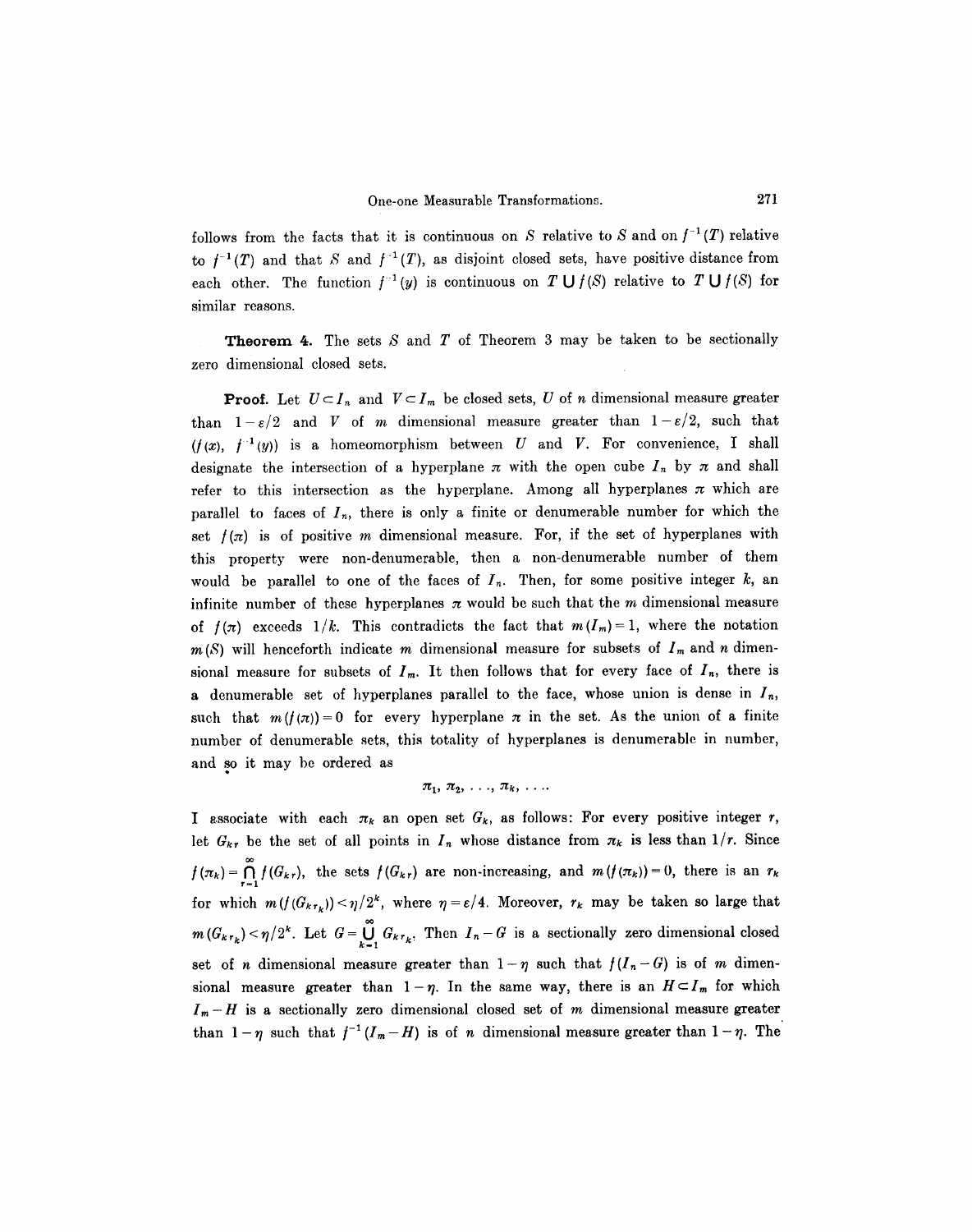set  $(I_m - H) \bigcap V$  is sectionally zero dimensional, closed, and of m dimensional measure greater than  $1-(\varepsilon/2+\eta)$ ; and  $f^{-1}[(I_m-H)\bigcap V]$  is closed and of n dimensional measure greater than  $1 - (\varepsilon/2 + \eta)$ . Then, the set  $S = f^{-1}[(I_m - H) \cap V] \cap (I_n - G)$  is a closed, sectionally zero dimensional set of n dimensional measure greater than  $1-(\varepsilon/2+\eta+\eta)=1-\varepsilon$ , whose image  $T=f(S)$  is a closed, sectionally zero dimensional set of m dimensional measure greater than  $1-\varepsilon$ . Since  $S \subset U$ , the transformation  $(f(x), f^{-1}(y))$  is a homeomorphism between S and T.

The main results of this paper now follow:

**Theorem 5.** If  $n = m \ge 2$ ,  $I_n$  and  $I_m$  are n dimensional open unit cubes, and  $(f(x), f^{-1}(y))$  is a one-one measurable transformation between  $I_n$  and  $I_m$ , then for every  $\varepsilon > 0$ , there is a homeomorphism  $(g(x), g^{-1}(y))$  between  $I_n$  and  $I_m$  such that  $f(x)=g(x)$  and  $f^{-1}(y)=g^{-1}(y)$  on sets whose *n* dimensional measures exceed  $1-\varepsilon$ .

**Proof.** By Theorem 4,  $(f(x), f^{-1}(y))$  is a homeomorphism between sectionally zero dimensional closed sets  $S \subseteq I_n$  and  $T \subseteq I_m$ , both of whose *n* dimensional measures exceed  $1-\varepsilon$ . Let  $(g(x), g^{-1}(y))$  be the extension of this homeomorphism between S and T to a homeomorphism between  $I_n$  and  $I_m$ , whose existence is assured by Theorem 1.

That Theorem 5 does not hold for the case  $n = m = 1$  is shown by the following one-one measurable transformation between  $I_n = (0,1)$  and  $I_m = (0,1)$ :

| $f(x) = x + 1/2$ | 0 < x < 1/2 |
|------------------|-------------|
| $=x-1/2$         | 1/2 < x < 1 |
| $=1/2$           | $x = 1/2.$  |

Suppose  $(g(x), g^{-1}(y))$  is a homeomorphism between  $I_n$  and  $I_m$ . Then  $g(x)$  is either strictly increasing or strictly decreasing on  $I_n$ . If  $g(x)$  is strictly decreasing, then  $f(x) = g(x)$  for at most three values of x. If  $g(x)$  is strictly increasing, then if there is a  $\xi$  such that  $0 < \xi < 1/2$  and  $f(\xi) = g(\xi)$ , it follows that  $f(x) \neq g(x)$  for every x such that  $1/2 < x < 1$ . In either case, the set on which  $f(x) = g(x)$  is of measure not greater than 1/2.

**Theorem 6.** If  $1 \le n < m$ ,  $I_n$  is an n dimensional open unit cube,  $I_m$  is an m dimensional open unit cube, and  $(f(x), f^{-1}(y))$  is a one-one measurable transformation between  $I_n$  and  $I_m$ , then for every  $\varepsilon > 0$ , there is a homeomorphism  $(g(x), y^{-1}(y))$ between  $I_n$  and a subset of  $I_m$ , such that  $f(x)=g(x)$  on a set whose *n* dimensional measure exceeds  $1-\varepsilon$  and  $f^{-1}(y)=g^{-1}(y)$  on a set whose m dimensional measure exceeds  $1 - \varepsilon$ .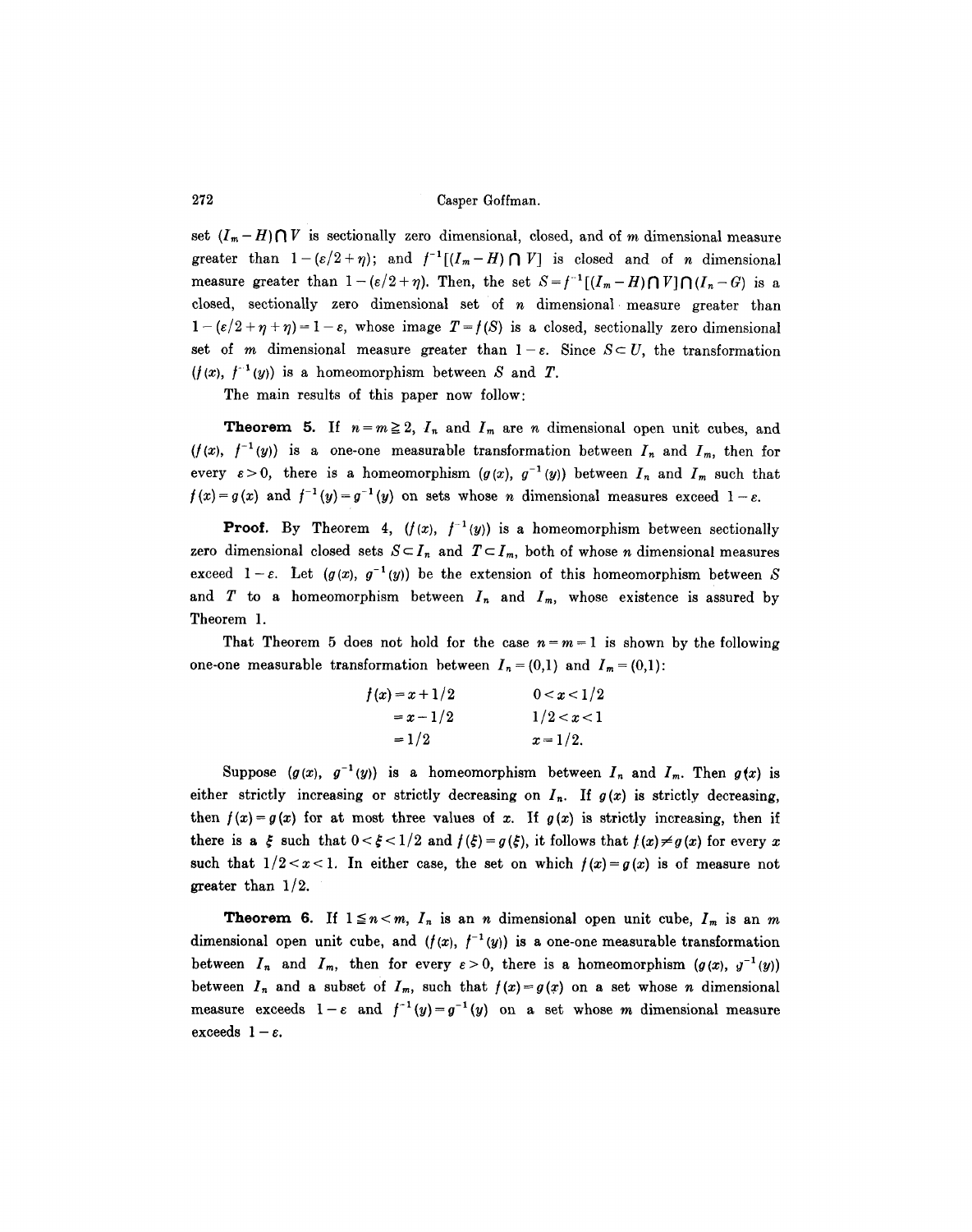Proof. Just as in the proof of Theorem 5 except that Theorem 2 is needed instead of Theorem 1..

In Theorem 6, the subset of  $I_m$  into which  $I_n$  is taken by  $g(x)$  is of m dimensional measure greater than  $1-\epsilon$ . I show now that it cannot be of m dimensional measure 1. For, suppose  $(g(x), g^{-1}(y))$  is a homeomorphism between  $I_n$  and a subset U of  $I_m$  of m dimensional measure 1. Then U is dense in  $I_m$ . Let  $x \in I_n$  and  $y = g(x) \in U$ . Let  $\{I_{nk}\}\$ be the sequence of closed cubes concentric with  $I_n$  such that, for every k, the *n* dimensional measure of  $I_{nk}$  is  $1-1/k$ . The set  $g(I_{nk})$  is a closed subset of U which is nowhere dense in  $I_m$  since, otherwise, as a closed set, it would contain an  $m$  dimensional sphere, making an  $n$  dimensional set homeomorphic with an  $m>n$  dimensional set. The sphere  $\sigma_k$  of center y and radius  $1/k$ , accordingly, contains a point  $y_k \in U$  such that  $y_k \notin g(I_{nk})$ . The sequence  $\{y_k\}$  converges to y, but the distances from the boundary of  $I_n$  of the elements of the sequence  $\{g^{-1}(y_k)\}$ converge to zero so that the sequence does not converge to  $x$ , and the function  $g^{-1}(y)$  is not continuous. This contradicts the assumption that  $(g(x), g^{-1}(y))$  is a homeomorphism. The following theorem should be of interest in this connection.

**Theorem 7.** If  $1 \le n < m$ ,  $I_n$  is an open *n* dimensional unit cube,  $I_m$  is an open m dimensional unit cube, and  $(f(x), f^{-1}(y))$  is a one-one measurable transformation between  $I_n$  and  $I_m$ , then, for every  $\varepsilon > 0$ , there is a one-one transformation  $(g(x), g^{-1}(y))$  between  $I_n$  and a subset of  $I_m$  of m dimensional measure 1, such that  $g(x)$  is continuous,  $f(x) = g(x)$  on a set of n dimensional measure greater than  $1 - \varepsilon$ , and  $f^{-1}(y)=g^{-1}(y)$  on a set of m dimensional measure greater than  $1-\varepsilon$ .

**Proof.** By Theorem 4, there are sectionally zero dimensional sets  $S \subset I_n$  and  $T \subset I_m$  such that  $(f(x), f^{-1}(y))$  is a homeomorphism between *S* and *T*, and the *n* dimensional measure of S and m dimensional measure of T both exceed  $1-\varepsilon$ . The distance of S from the boundary of  $I_n$  is positive, so that there is a closed cube  $I_{n1}$  in  $I_n$  such that S is contained in the interior of  $I_{n1}$ . The homeomorphism  $(f(x),$  $f^{-1}(y)$  between S and T may be extended, by Theorem 2, to a homeomorphism  $(g_1(x), g_1^{-1}(y))$  between  $I_{n1}$  and a subset,  $E_1$ , of  $I_m$  whose boundary is the boundary of an *n* dimensional cube. Now, let  $I_{n_1}$  be the first member of an increasing sequence

$$
I_{n1}, I_{n2}, \ldots, I_{nk}, \ldots
$$

of closed unit cubes whose union is  $I_n$ , each of which is contained in the interior of its immediate successor, and let

$$
\varepsilon_1, \varepsilon_2, \ldots, \varepsilon_k, \ldots
$$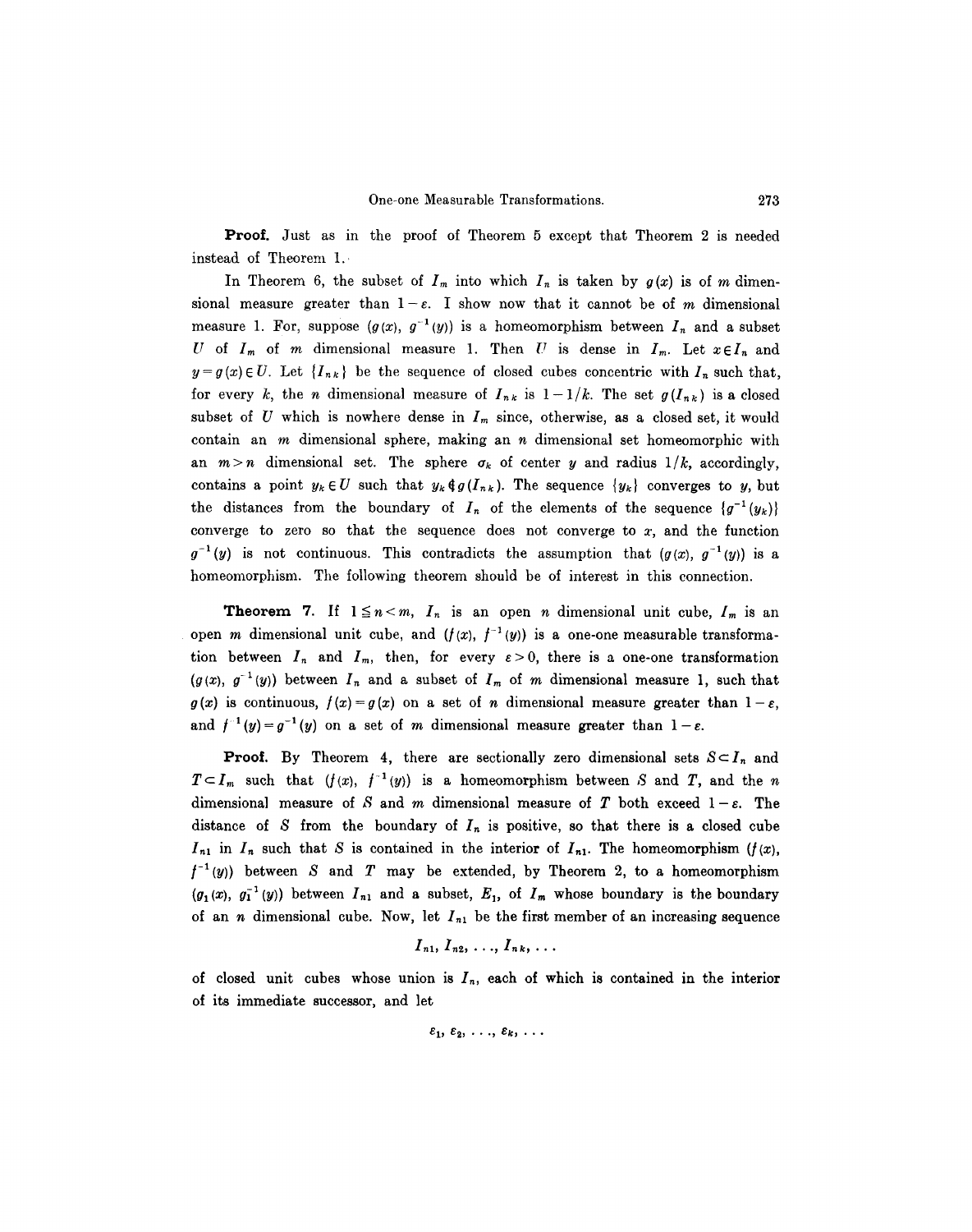be a decreasing sequence of positive numbers which converges to zero. The set  $E_1$ , as a closed homeomorphic image of an *n* dimensional set, is nowhere dense in  $I_m$ . Let  $T_1 \subset I_m - E_1$  be a sectionally zero dimensional closed set such that the m dimensional measure of  $I_m-(E_1 \cup T_1)$  is less than  $\varepsilon_2$ . Now,  $T_1$  may be taken to be the intersection of a decreasing sequence of sets each of which consists of a finite number of disjoint closed m dimensional cubes contained in  $I_m - E_1$ , so that the homeomorphism  $(g_1(x), g_1^{-1}(y))$  between  $I_{n1}$  and  $E_1$  may then be extended, in the manner described by Besicovitch [12], to a homeomorphism  $(g_2(x), g_2^{-1}(y))$  between  $I_{n2}$  and a closed subset  $E_2 \supset T_1$  of  $I_m$ , of m dimensional measure greater than  $1-\varepsilon_2$ , whose boundary is the boundary of a  $n$  dimensional cube. In this way, the sequence of homeomorphisms  $(g_1(x), g_1^{-1}(y)), (g_2(x), g_2^{-1}(y)), \ldots, (g_k(x), g_k^{-1}(y)), \ldots$  each of which is an extension of its immediate predecessor, such that, for every k,  $(g_k(x), g_k^{-1}(y))$  is a homeomorphism between  $I_{nk}$  and a subset  $E_k$  of  $I_m$  of m dimensional measure greater than  $1-\varepsilon_k$ , is obtained. The sequence  $\{g_k(x)\}\$  converges to a function  $g(x)$  defined on  $I_n$  which has an inverse  $g^{-1}(y)$ . The one-one transformation  $(g(x), g^{-1}(y))$  evidently has the desired properties.

Theorem 5 has the following interpretation. For any two one-one measurable transformations  $J_1$ :  $(f_1(x), f_1^{-1}(y))$  and  $J_2$ :  $(f_2(x), f_2^{-1}(y))$  between a given n dimensional open unit cube  $I_n$ ,  $n \geq 2$ , and itself, let

$$
\delta\left(\mathbf{J}_{1},\mathbf{J}_{2}\right)=m\left(E\right)+m\left(F\right),
$$

where E is the set of points for which  $f_1(x) \neq f_2(x)$ , F is the set of points for which  $f_1^{-1}(y) \neq f_2^{-1}(y)$ , and  $m(E)$  and  $m(F)$  are their *n* dimensional measures. If  $\mathcal{I}_1$  is equivalent to  $J_2$  whenever  $\delta(J_1, J_2)=0$ , the equivalence classes obtained in the usual way are readily seen to form a metric space. Theorem 5 may now be restated:

**Theorem** 5'. The set of homeomorphisms is dense in the metric space of all one-one measurable transformations between an *n* dimensional open cube  $I_n$ ,  $n \geq 2$ , and itself.

A different distance between transformations has been introduced by P. R. Halmos [16] in his work on measure preserving transformations. A metric similar to the one used by Halmos could be introduced here. Theorem 5' could then be stated in terms of this metric  $\delta'$ , since it would follow that  $\delta' \leq \delta$  for every pair of transformations.

**4. Related results and questions.** The theorem of Vitali-Carathéodory says that for every measurable  $f(x)$  on, say, the open interval  $(0,1)$  there is a  $g(x)$  on  $(0,1)$ , of Baire class 2 at most, such that  $f(x)=g(x)$  almost everywhere. I prove the following analogous theorem for one-one measurable transformations.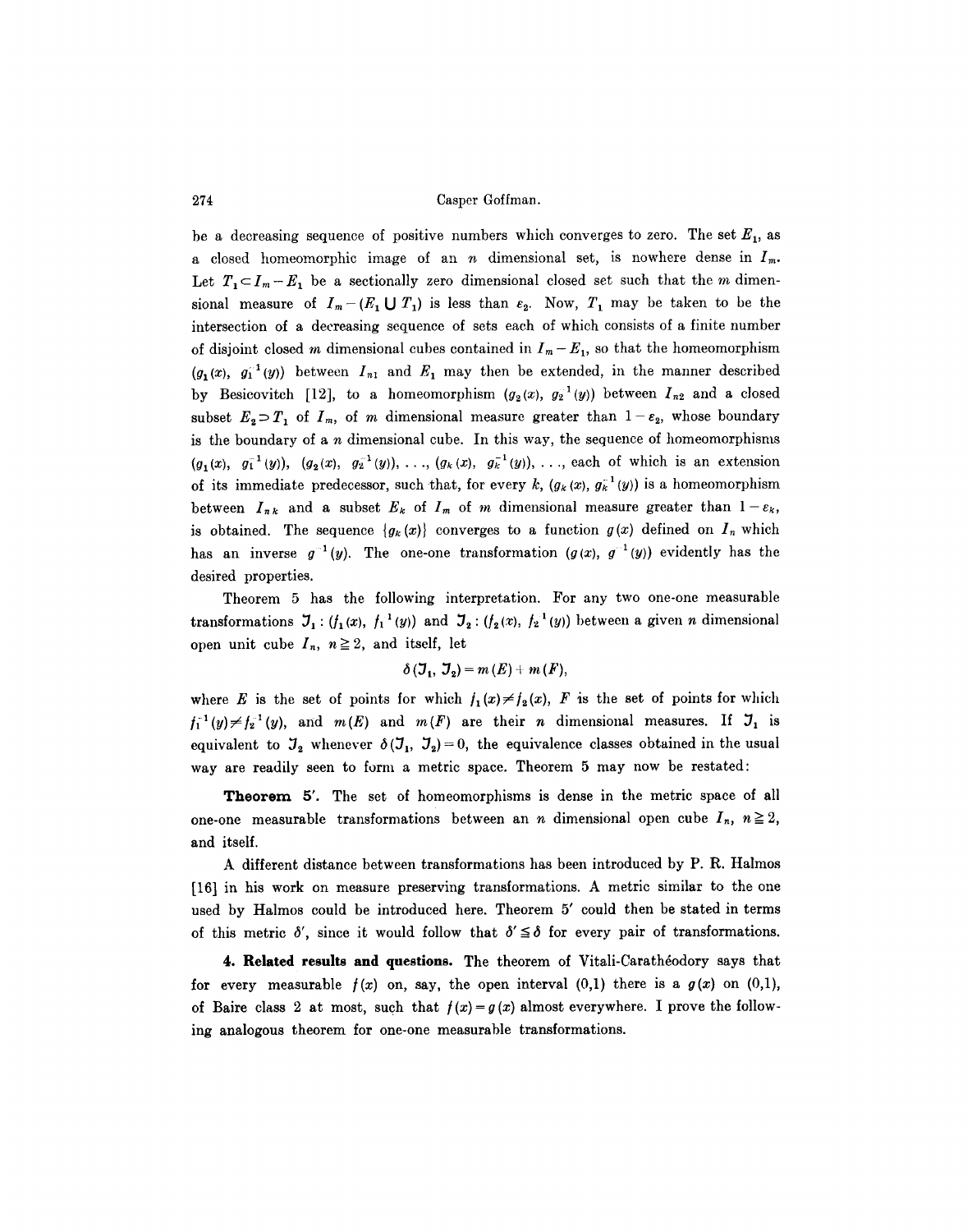**Theorem 8.** If  $(f(x), f^{-1}(y))$  is a one-one measurable transformation between  $I = (0,1)$  and  $I = (0,1)$  there is a one-one transformation  $(g(x), g^{-1}(y))$  between I and J such that  $g(x)$  and  $g^{-1}(y)$  are of Baire class 2 at most and are such that  $f(x) = g(x)$ and  $f^{-1}(y)=g^{-1}(y)$  almost everywhere.

Proof. The proof depends upon the following relations between Baire functions and Borel sets (17). A real function  $f(x)$ , defined on a set S, is continuous relative to S if and only if, for every k, the set of points for which  $f(x) < k$  is open relative to S and the set of points for which  $f(x) \leq k$  is closed relative to S; it is of at most Baire class 1 relative to S if and only if the sets of points for which  $f(x) < k$ and  $f(x) \leq k$  are of types  $F_{\sigma}$  and  $G_{\delta}$  relative to S, respectively; it is of at most Baire class 2 relative to S if and only if the sets of points for which  $f(x) < k$  and  $f(x) \leq k$  are of types  $G_{\delta q}$  and  $F_{q\delta}$  relative to S, respectively. Now, by Theorem 4, there are closed sets  $S_1 \subset I$ , and  $T_1 \subset J$ , each of measure greater than 1/2, such that  $(f(x), f^{-1}(y))$  is a homeomorphism between  $S_1$  and  $T_1$ . Again, by Theorem 4, there are closed sets  $S_2 \supset S_1$  and  $T_2 \supset T_1$ , each of measure greater than 3/4, such that  $(f(x), f^{-1}(y))$  is a homeomorphism between  $S_2$  and  $T_2$ . In this way, obtain increasing sequences  $S_1 \subset S_2 \subset \ldots \subset S_n \subset \ldots$  and  $T_1 \subset T_2 \subset \ldots \subset T_n \subset \ldots$ , such that  $S = \lim S_n$ and  $T = \lim_{n \to \infty} T_n$  are both of measure 1,  $(f(x), f^{-1}(y))$  is a one-one transformation between S and T, and for every n,  $S_n$  and  $T_n$  are closed sets and  $(f(x), f^{-1}(y))$  is a homeomorphism between them. Moreover, the sets  $S_n$  and  $T_n$  may be taken to be zero dimensional, hence nowhere dense, so that S and T are sets of type  $F<sub>g</sub>$ which are of the first category.  $f(x)$  is of Baire class 1 on S relative to S. For, by the Tietze extension theorem [18], the continuous function  $f(x)$  on  $S_n$  relative to  $S_n$ may be extended to a continuous function  $\varphi_n(x)$  on I. The functions of the sequence  ${~\langle \varphi_n(x) \rangle}$  are all continuous on S relative to S and converge to  $f(x)$  on S so that  $f(x)$ is of at most Baire class 1 on S relative to S. Similarly,  $f^{-1}(y)$  is of at most Baire class 1 on  $T$  relative to  $T$ . Since  $S$  and  $T$  are of type  $F<sub>\sigma</sub>$ , of measure 1, and of the first category, the sets  $I-S$  and  $J-T$  are of type  $G_{\delta}$ , of measure 0, and residual. Since they are of measure 0, they are frontier sets, and since residual they are everywhere dense. By a theorem of Mazurkiewicz [19], they are accordingly homeomorphic to the set of irrationals and hence to each other. Let  $(\varphi(x), \varphi^{-1}(y))$  be a homeomorphism between  $I-S$  and  $J-T$ . Let

$$
g(x) = f(x) \qquad x \in S
$$

$$
= \varphi(x) \qquad x \in I - S
$$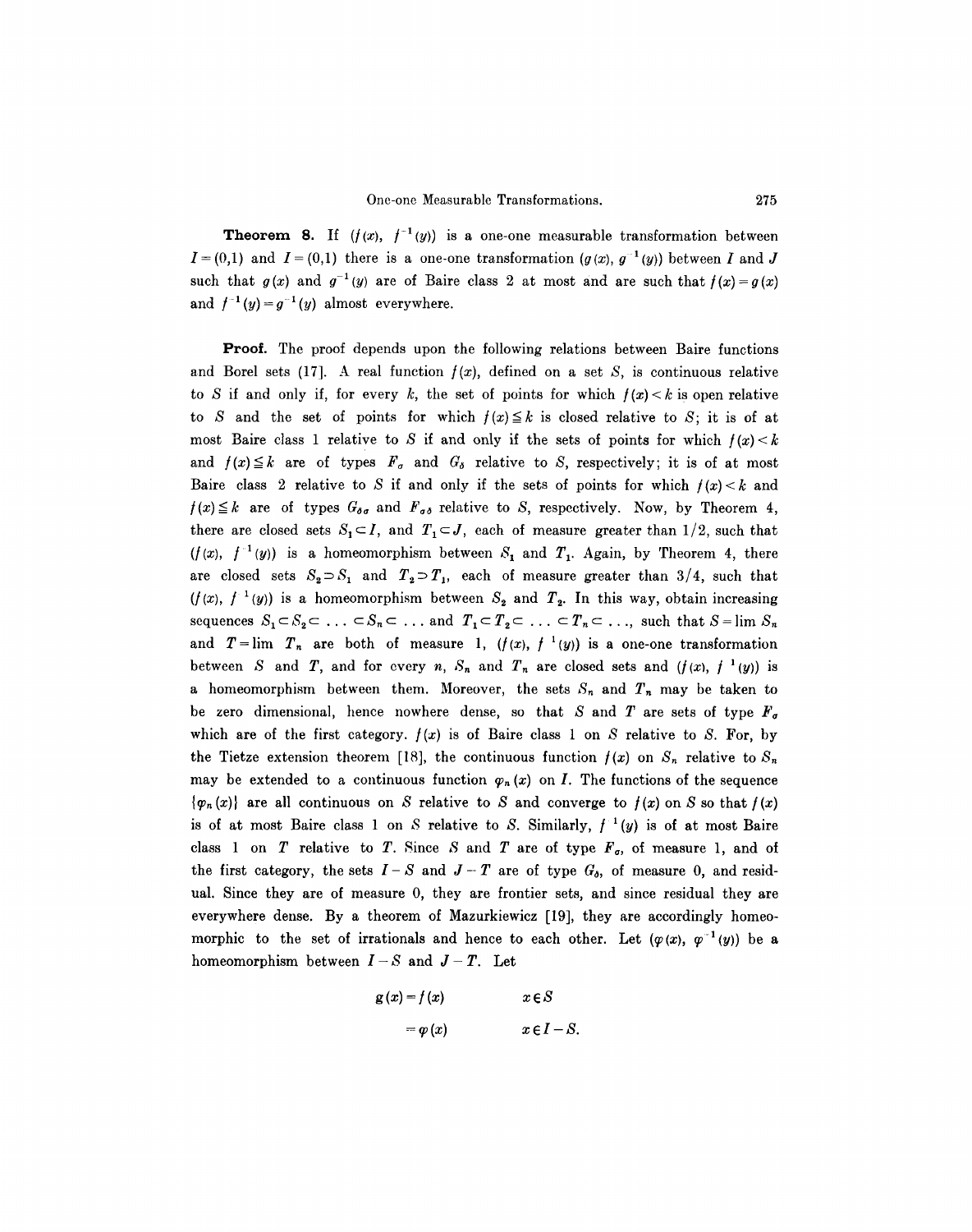Then  $(g(x), g^{-1}(y))$  is a one-one transformation between I and J. For every k, the set of points of S for which  $f(x) < k$  is of type  $F<sub>\sigma</sub>$  relative to the set S of type  $F<sub>\sigma</sub>$ , and so is of type  $F_{\sigma}$  relative to I; and the set of points of  $I-S$  for which  $\varphi(x)< k$ is open relative to the set  $I-S$  of type  $G_{\delta}$ , and so is of type  $G_{\delta}$  relative to I. Hence, the set of points of I for which  $g(x) < k$ , as the union of sets of type  $F_{\sigma}$ and  $G_{\delta}$  is of type  $G_{\delta\sigma}$  relative to I. In the same way, the set of points of S for which  $f(x) \leq k$  is of type  $F_{\sigma\delta}$  relative to I, and the set of points of  $I-S$  for which  $\varphi(x) \leq k$  is of type  $G_{\delta}$  relative to I, so that the set of points of I for which  $g(x) \leq k$ , as the union of sets of type  $F_{\sigma\delta}$  and of type  $G_{\delta}$ , is of type  $F_{\sigma\delta}$  relative to I. Hence,  $g(x)$  is of Baire class 2 at most. Similarly,  $g^{-1}(y)$  is of Baire class 2 at most.

The method used here does not seem to apply to higher dimensional transformations, and I have not found a way to treat this problem in such cases.

The following converse to Theorem 8 holds.

**Theorem 9.** There is a one-one measurable transformation  $(f(x), f^{-1}(y))$  between open unit intervals  $I = (0,1)$  and  $J = (0,1)$  such that, for every one-one transformation  $(g(x), g^{-1}(y))$  between I and J for which  $f(x) = g(x)$  and  $f^{-1}(y) = g^{-1}(y)$  almost everywhere, the functions  $g(x)$  and  $g^{-1}(y)$  are both of Baire class 2 at least.

**Proof.** I first note that there is a Borel set  $S$  such that both  $S$  and its complement  $I-S$  are of positive measure in every subinterval of I. For, if  $S_1$ ,  $S_2$ ,  $\ldots$ ,  $S_n$ ,  $\ldots$  is a sequence of nowhere dense closed sets, such that  $S_n$  has positive measure in each of the intervals

$$
I_{n1} = (0,1/n), I_{n2} = (1/n, 2/n), \ldots, I_{nn} = (1-1/n, 1)
$$

and, for every  $n$ ,

$$
m(S_n)=1/3 \min [m(I_{ni}-\bigcup_{j=1}^{n-1} S_j); i=1, 2, ..., n],
$$

the set  $S = \bigcup_{n=1}^{\infty} S_n$  has this property. Now, let S be a Borel subset of (0, 1/2) such that both S and its complement have positive measure in every subinterval of  $(0, 1/2)$ . Let  $S+1/2$  be the set obtained by adding  $1/2$  to all the points in S. Now, let

$$
f(x) = \begin{cases} x & x \in S \\ x + 1/2 & x \in I - S \\ x & x \in S + 1/2 \\ x - 1/2 & x \in (I - S) + 1/2 \\ x & x = 1/2. \end{cases}
$$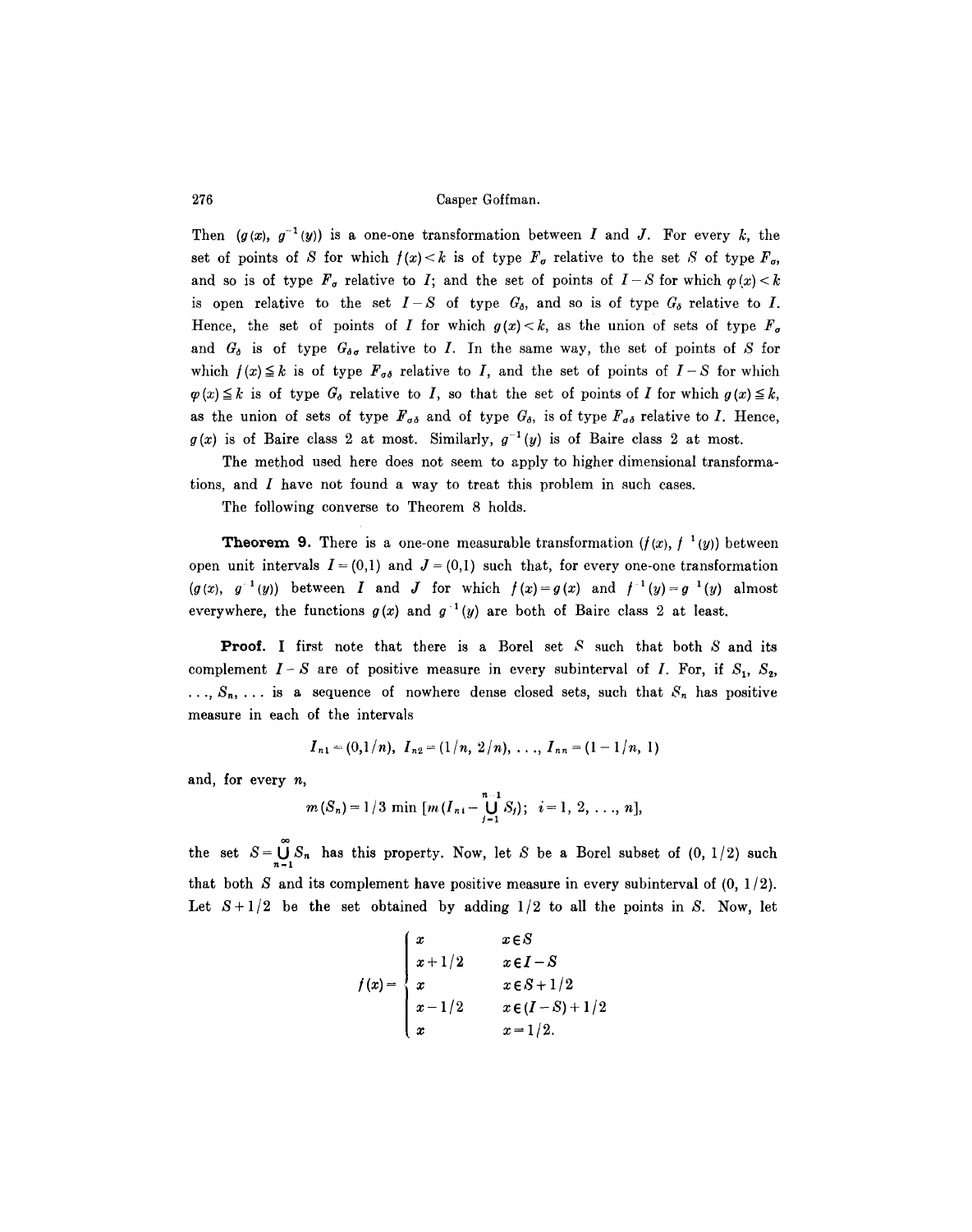The function  $f(x)$  has an inverse  $f^{-1}(y)$ . Suppose  $g(x)=f(x)$  almost everywhere. Since every interval contains a set of positive measure on which  $f(x) < 1/2$  and a set of positive measure on which  $f(x) > 1/2$ , the same holds for  $g(x)$ . Then  $g(x)$  is discontinuous wherever  $g(x) \neq \frac{1}{2}$  (i.e., almost everywhere) and so is not of Baire class 1. Similarly, if  $g^{-1}(y)=f^{-1}(y)$  almost everywhere, it is not of Baire class 1.

One might ask if whenever one-one measurable transformations are absolutely measurable or measure preserving the approximating homeomorphisms of Theorems 5 and 6 may also be taken to be absolutely measurable or measure preserving. I have not yet considered these matters.

Finally, I obtain a decomposition theorem for one-one measurable transformations analogous to the Hahn decomposition theorem for measures [20]:

**Theorem 10.** If  $(f(x), f^{-1}(y))$  is a one-one measurable transformation between  $I_n$  and  $I_m$ ,  $1 \le n \le m$ ,  $I_n$  has a decomposition into three disjoint Borel sets  $S_1$ ,  $S_2$ , and  $S_3$ , some of which might be empty, such that  $S_1$  is of n dimensional measure zero,  $f(S_2)$  is of m dimensional measure zero, and  $(f(x), f^{-1}(y))$  is a one-one absolutely measurable transformation between  $S_3$  and  $f(S_3)$ .

**Proof.** Consider the set  $\mathcal{J}_1$  of all closed sets in  $I_n$  whose *n* dimensional measures are positive but which are taken by  $f(x)$  into sets of m dimensional measure zero. Let  $F_1 \in \mathcal{F}_1$  be such that its measure is not less than half the measure of any set in  $\mathfrak{Z}_1$ . Consider the set  $\mathfrak{Z}_2$  of all closed sets in  $I_n-F_1$  whose *n* dimensional measures are positive but which are taken by  $f(x)$  into sets of m dimensional measure zero. In this way, obtain a sequence of disjoint closed sets  $F_1, F_2, \ldots, F_k, \ldots$  each of positive *n* dimensional measure, each taken by  $f(x)$  into a set of *m* dimensional measure zero, such that for every k, the n dimensional measure of  $F_k$  is more than k-1 half the *n* dimensional measure of any closed subset of  $I_n - \bigcup_{j=1}^n F_j$  which is taken by  $f(x)$  into a set of m dimensional measure zero. Let  $F = \bigcup_{k=1}^{\infty} F_k$ . Obtain an analogous sequence  $K_1, K_2, \ldots, K_k, \ldots$  of disjoint closed subsets of  $I_m-f(F)$  and let  $K=\bigcup_{k=1}^{\infty} K_k$ . Now,  $f(F)$  is of m dimensional measure zero and  $f^{-1}(K)$  is of n dimensional measure zero. Let  $S_1=f^{-1}(K)$ ,  $S_2=F$ , and  $S_3=I_n-(F\bigcup f^{-1}(K))$ . Let  $E\subset S_3$  be a measurable set such that  $f(E)$  is of m dimensional measure zero. Suppose E is of positive n dimensional measure. Then  $E$  contains a closed subset  $S$  of positive  $n$  dimensional measure. But the measure of S then exceeds twice the measure of  $\mathbf{F}_k$ , for some k, and so S should appear in the sequence  $F_1, F_2, \ldots$  instead of  $F_k$ . Hence E must 18 - 533805. *Acta Mathematica*. 89. Imprimé le 31 juillet 1953.